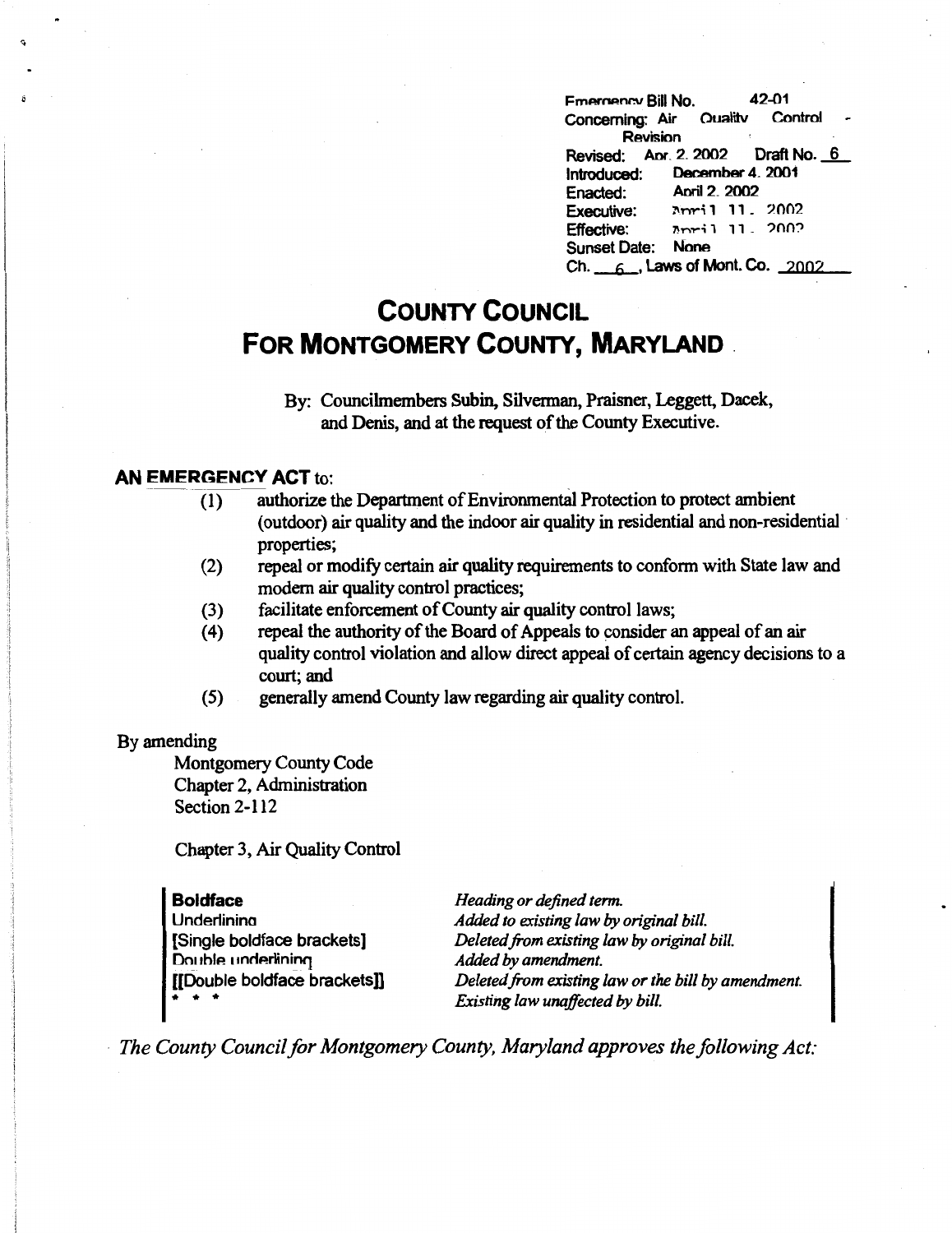$\bullet$ 

| 1  | Sec. 1. Section 2-112 as amended by Chanter 30 of the Laws of |                                                                                |  |  |  |  |  |
|----|---------------------------------------------------------------|--------------------------------------------------------------------------------|--|--|--|--|--|
| 2  | Montgomerv County 2001, and Chapter 3 are amended as follows: |                                                                                |  |  |  |  |  |
| 3  | 2-112.                                                        | Jurisdiction.                                                                  |  |  |  |  |  |
| 4  |                                                               |                                                                                |  |  |  |  |  |
| 5  | (c)                                                           | The Board has the following appellate jurisdiction:                            |  |  |  |  |  |
|    | each appeal taken under:                                      | The board must hear and decide<br>Those appeals involve:                       |  |  |  |  |  |
|    |                                                               |                                                                                |  |  |  |  |  |
|    | $[$ [Section 3-16]]                                           | [[Air quality control]]                                                        |  |  |  |  |  |
|    |                                                               | *                                                                              |  |  |  |  |  |
| 6  |                                                               |                                                                                |  |  |  |  |  |
| 7  |                                                               |                                                                                |  |  |  |  |  |
| 8  |                                                               | Chapter 3.                                                                     |  |  |  |  |  |
| 9  |                                                               | <b>AIR QUALITY CONTROL.</b>                                                    |  |  |  |  |  |
| 10 | $3-1.$                                                        | <b>Purpose of Chapter.</b>                                                     |  |  |  |  |  |
| 11 | (a)                                                           | It is [hereby declared to be] the policy of the County to protect the          |  |  |  |  |  |
| 12 |                                                               | <b>County's ambient air [resources of the county to the degree] quality as</b> |  |  |  |  |  |
| 13 |                                                               | necessary [for the] to:                                                        |  |  |  |  |  |
| 14 |                                                               | (1)<br>[Protection of] protect the [public] health, safety, comfort and        |  |  |  |  |  |
| 15 |                                                               | well-being of [its citizens] the County's residents and businesses;            |  |  |  |  |  |
| 16 |                                                               | [Prevention of] prevent injury to plant and animal life and to<br>(2)          |  |  |  |  |  |
| 17 |                                                               | property; and                                                                  |  |  |  |  |  |
| 18 |                                                               | (3)<br>[Protection of] protect the [comfort and convenience of the             |  |  |  |  |  |
| 19 |                                                               | public and the protection of the recreational resources of the                 |  |  |  |  |  |
| 20 |                                                               | [c]County.                                                                     |  |  |  |  |  |
| 21 | (b)                                                           | In determining the ways and means to be required for reducing                  |  |  |  |  |  |
| 22 |                                                               | pollutant concentrations, matters of economics and private interests and       |  |  |  |  |  |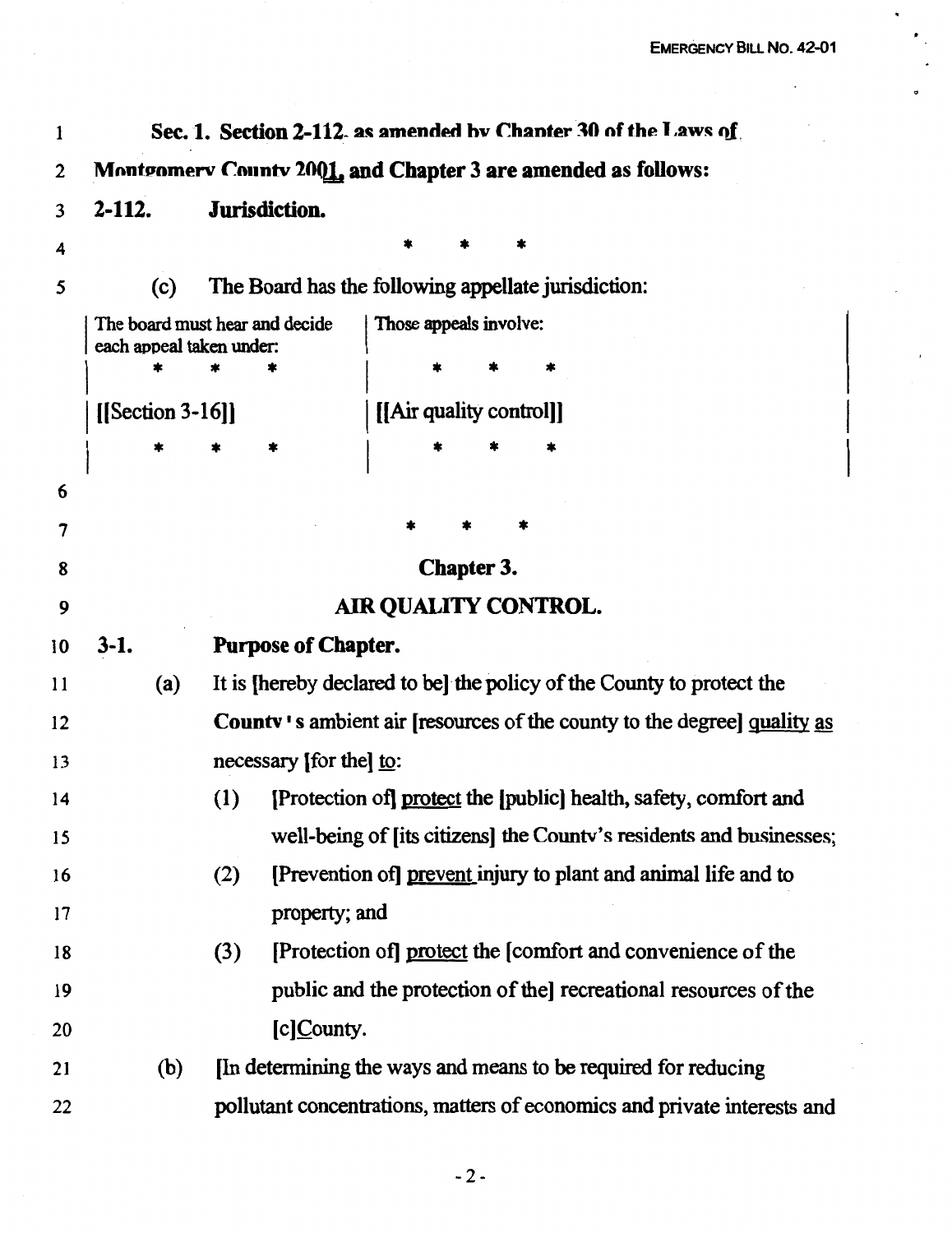23 24 25 26 27 other factors shall be subordinate considerations, in general, to the necessity of achieving the standards for the protection of the public health.] It is the **Countv's** eoal to nrotect and facilitate the imnrovement of the indoor air aualitv exnerienced bv businesses and occunants of multi-tenant buildines.

- 28 ~ The **Denartment** must annlv nrincinles of sound environmental health 29 30 management and use reasonably available air quality control technology to imnlement this Chanter.
- 31 **3-2. Definitions.**

32 (For the purposes of] In this (c]Chapter, the following words and phrases 33 (shall] have the followine meanings (respectively ascribed to them by this section]:

34 **Air pollutant:** Any substance (the emission of which] whose release into the 35 atmosphere causes air pollution. [It] An **air nollutant** may be in the form of a 36 smoke, gas, dust, **odor, particulate matter** or combinations of (these] smoke. eas. 37 dust. **odor.** or **narticulate matter[,** but is not limited to this enumeration].

38 **Air pollution:** The presence in the [outdoor] atmosphere of (one or more] any 39 substances or combinations (thereof] of substances [such] whose character, [in such] 40 quantities [and of such] or duration [as are or may tend) make those substances likelv 41 to (be injurious) nose a health hazard to humans, plants, or animals (life, or property), 42 or (which] unreasonably interfere(s] with the [comfortable] use and enjoyment of 43 [life or] property[, or with the conduct of business,]. The substances may be emitted 44 as **odors**, solids, vapors. liquids, or gases from any single **source** or in combination 45 with other **sources.** 

46 **Air pollution episode:** A(n] recomized occurrence desimated (recognized by 47 a determination] by the  $[g]$ Governor of Marvland or the  $[s]$ Secretary of the state 48 (department of health and mental hygiene] Denartment of the Environment (that the]

- 3 -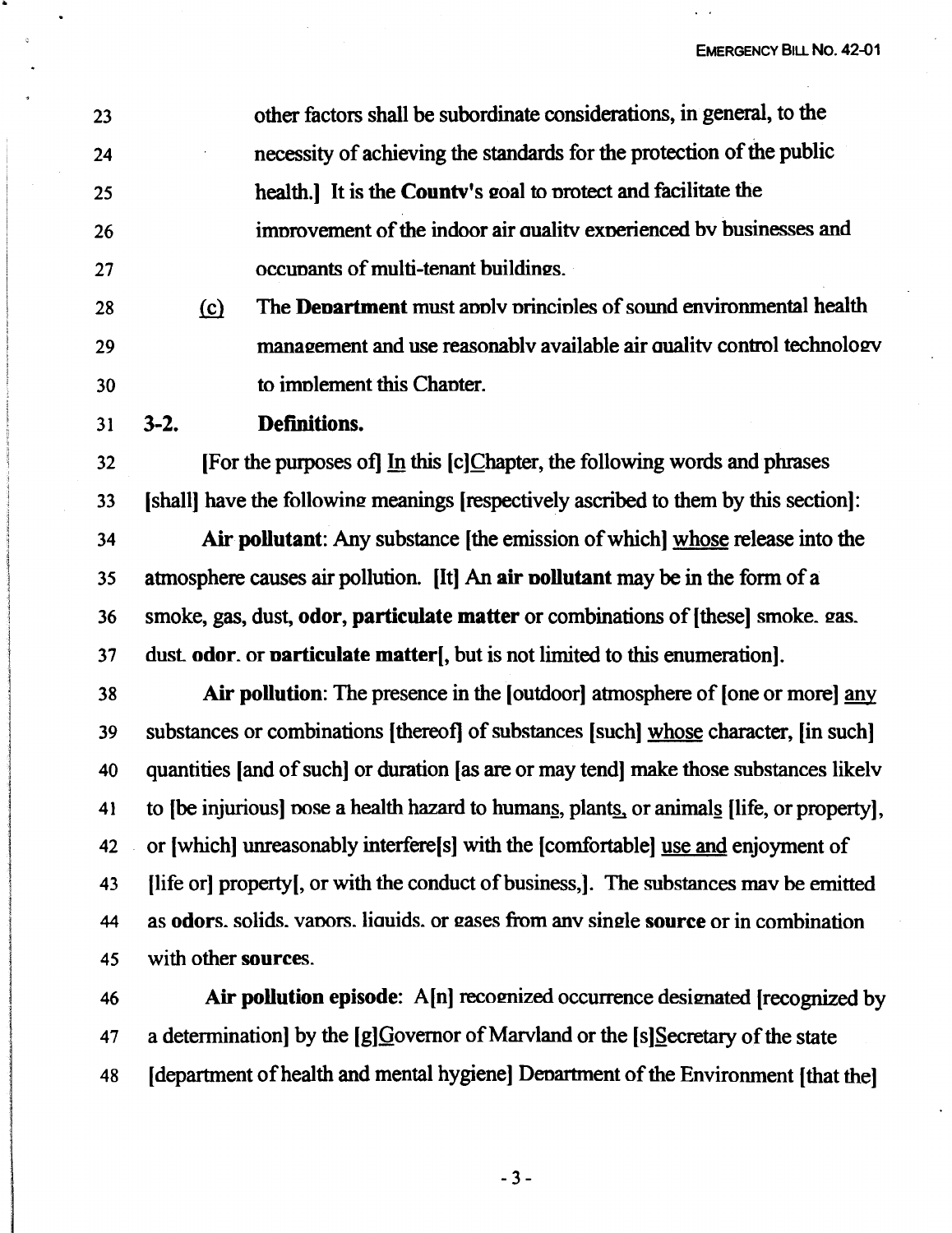EMERGENCY BILL No. 42-01

<sup>49</sup>as an accumulation of ambient **air pollutants** (may attain, is attaining or has attained 50 a level or) at levels (considered injurious) harmful to human health.

51 **Control equipment:** Any (equipment which has the function of controlling 52 the emissions from any process, fuel-burning or refuse-burning equipment and thus 53 reduces the creation of or the emission of or the emission of air pollutants into the 54 atmosphere) device or eouinment that nrevents or reduces **emissions.** 

55 **Department:** The (d)Department of (e)Environmental (p)Protection.

56 **Director:** The Director of the **Department** (of Environmental Protection) or 57 (his designated agent) the **Director's** designee.

58 **Emission:** Any substance, other than water in an uncombined form,

59 discharged (directly or indirectly) into the atmosphere, including (but not limited to) 60 **odors, particulate matter,** vapors,(or) gases, or any combination (thereof and odors 61 associated with them by means of stationary sources, equipment, materials handling,

62 construction and other acts or processes) of these substances.

63 **Excessive lodging:** A condition of fannland where embedding of the previous 64 crop causes the normal use of harvesting, tillage, or planting equipment to be 65 impossible or impracticable.

**[Fuel-burning equipment:** Any equipment, device or contrivance and all appurtenances thereto, including ducts, breeching, fuel-feeding equipment, ash removal equipment, combustion controls, stacks and chimneys, used in the process of 69 burning fuel or other combustible materials for the primary puipose of producing heat or power by indirect heat transfer.)

71 **Incinerator:** Any equipment [,] or device [or contrivance] used [for the 72 destruction of] to destrov garbage, rubbish or other wastes by burning (and all 73 appurtenances thereof].

74 **(Indirect sources of pollution:** The category of sources of pollution, also 75 described under state and federal laws and regulations as "complex sources," which

-4-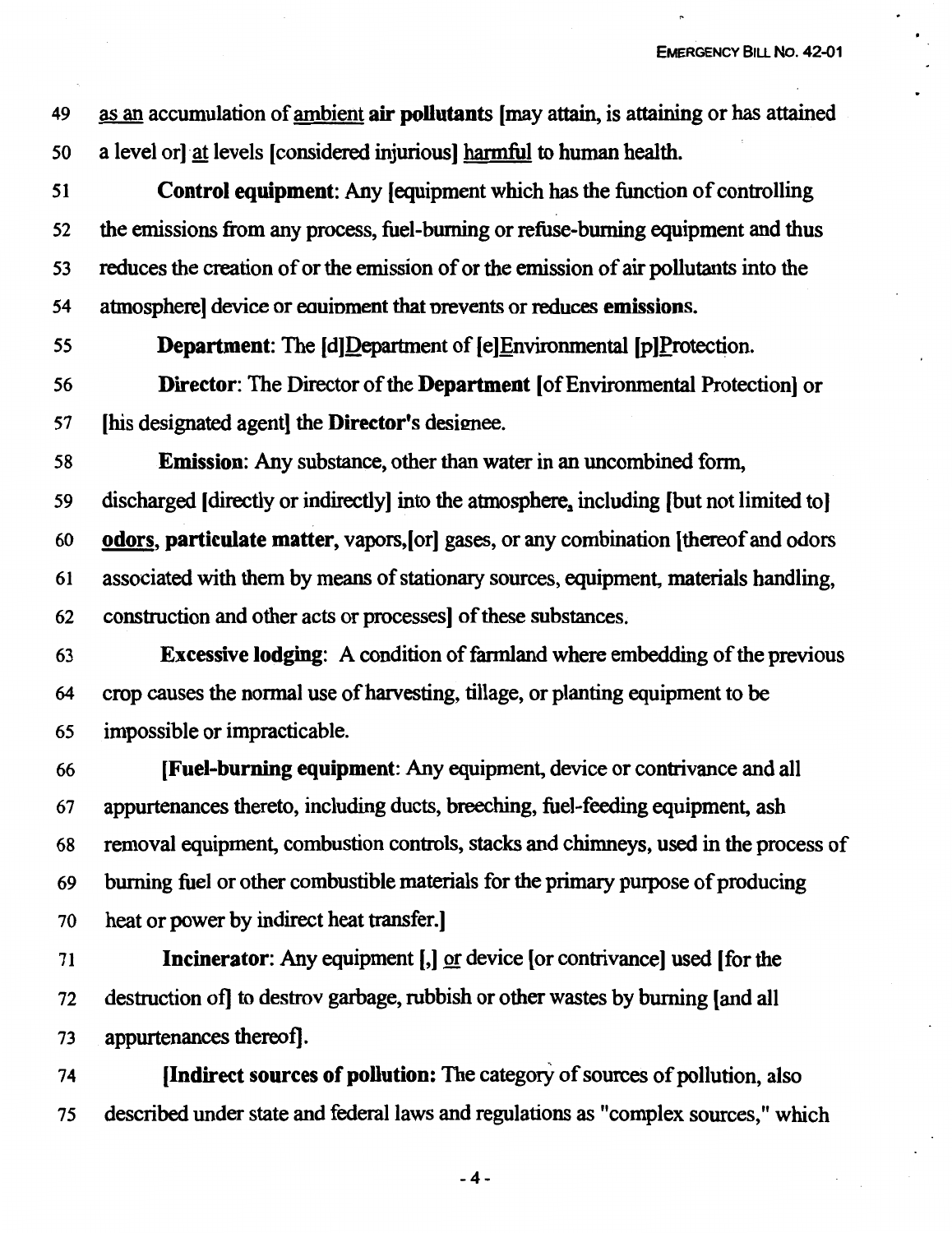76 includes any facility, building, structure, highway, institution or combination thereof, 77 the construction, modification or use of which results or may result in the emission 78 from mobile source activities associated with it of air pollutants for which there is a 79 national standard.)

80 **Indoor air oollutant:** Anv substance whose indoor nresence causes **indoor**  <sup>81</sup>**air oollution.** An **indoor air oollutant** mav consist of narticles such as dust. fibers .. 82 asbestos, or radon progenv[[. or animal dander]]: gases such as formaldehvde. carbon 83 monoxide. mists. or bioaerosols: biological substances such as viruses. bacteria. fungi 84 or molds: or combination of substances.

85 **Indoor air oollution:** The indoor nresence of anv airborne substance. such as 86 particles. fumes, mists, gases, or vapors or combination of substances likely to pose a 87 health hazard to humans, plants, or animals or unreasonably interfere with the use 88 and eniovment of residential or non-residential property, including the ordinary 89 conduct of business.

90 **Installation:** Any article, machine, or equipment, or other contrivance), 91 including (but not limited to] **emission control equipment,** processing equipment, 92 manufacturing equipment, fuel burning equipment, incinerators or any equipment or <sup>93</sup>construction capable of generating, causing or reducing **emissions.** 

94 **[Nuisance:** Environmental condition, intermittent or continuous, produced or 95 correctable by human agency, prejudicial to reasonable enjoyment of health, comfort 96 or safety of any individual or causing injury to damage to persons, property or the 97 conduct of business.]

98 **Odor:** The property of an **emission** that stimulates a **person's** sense of smell. 99 **Official fire:** A fire authorized by a government officer for the nurroses listed 100 in this Chanter.

101 **Opacity:** [The state of a substance which renders it partially or wholly 102 impervious to rays of light so that the substance partially or wholly obscures an

-5-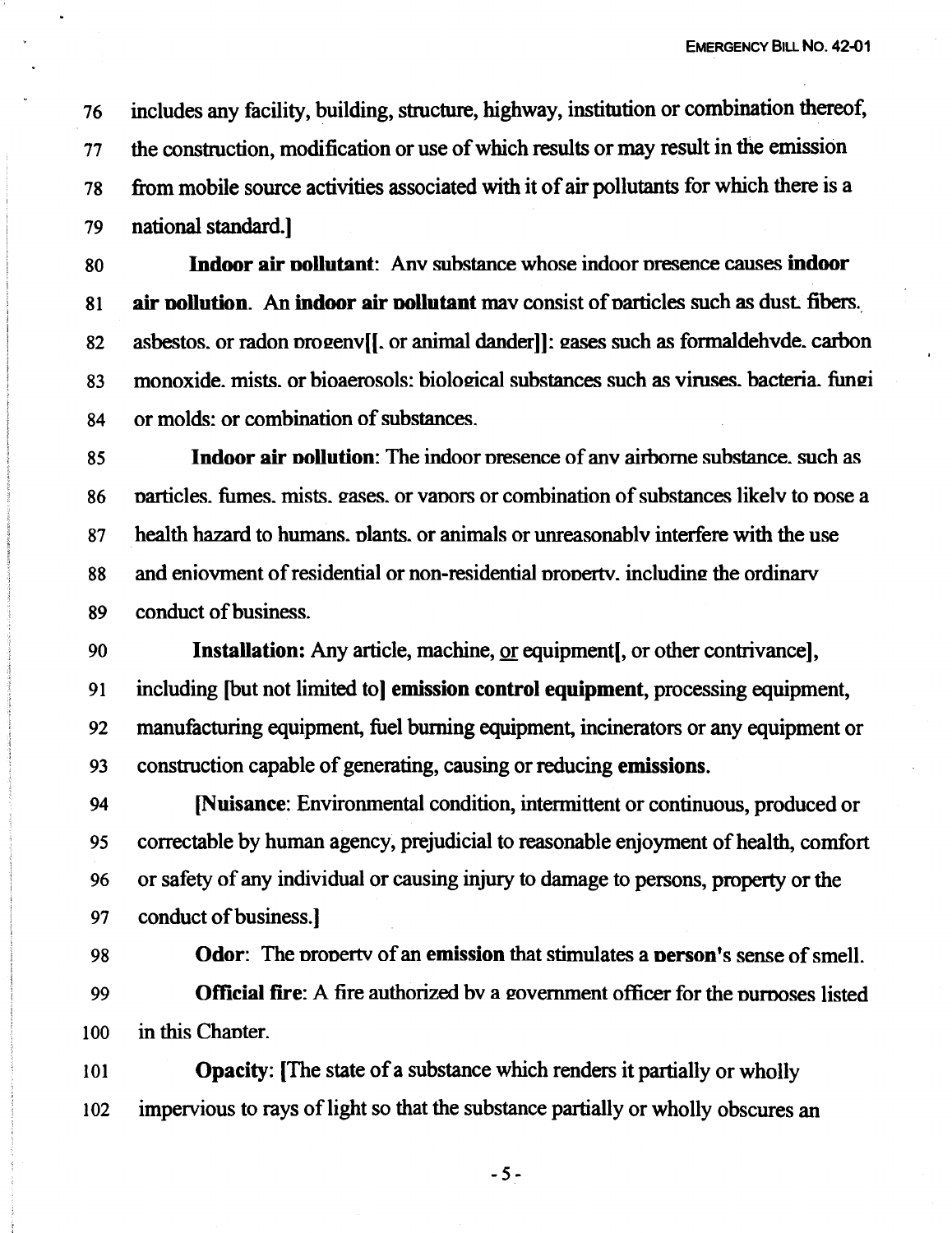103 observer's view.] The degree to which **emissions** reduce the transmission of light and 104 obscure the view of an obiect in the background.

I 05 **Open fire:** A fire in which any material is burned in the open or in a receptacle I 06 other than a furnace, incinerator or other equipment (connected to a stack, which 107 equipment is constructed in accordance with and meets the] not in conformance with 108 the desim requirements of the annlicable building code of the [c)County [and) or the 109 air quality control regulations of the [s)State.

<sup>11</sup>o **Particulate matter:** Material other than water in uncombined form which is or 111 has been airborne and exists as a liquid or solid at standard conditions of temperature 112 [70°F] 25 degrees Celsius (77 degrees Fahrenheit) and pressure of  $[(1 29.92$  inches 113 (760 mm) (Hg)) mercury.

114 **Permit:** An **air pollution** control permit issued by the **Department** or the 115 (state department of health and mental hygiene] Marvland Denartment of the 116 Environment covering open burning, [and certain] **installation** [and equipment and 117 other sources which may cause emissions). or oneration of eouinment with the 118 notential to emit **air oollution.** 

119 **Person:** An[y] individual, group of individuals. partnership, firm, voluntary 120 association .public or private corporation, or an [association, governmental] agency 121 [or any other legal entity], or denartment of the Countv or of any federal. state. or 122 municipal government to the extent allowed under federal, state, or municipal law.

123 **Plan for compliance:** A schedule of actions designed to achieve compliance 124 with this (c)Chapter after a specified period of time submitted by a violator and 125 approved by the **[d]Director.** 

126 **(Ringlemann chart:** A chart for grading the appearance, density or shade of *121* smoke as published with instructions for use by the United States Bureau of Mines, 128 in Information Circular 7718, dated August 1955. Any other method for grading

-6-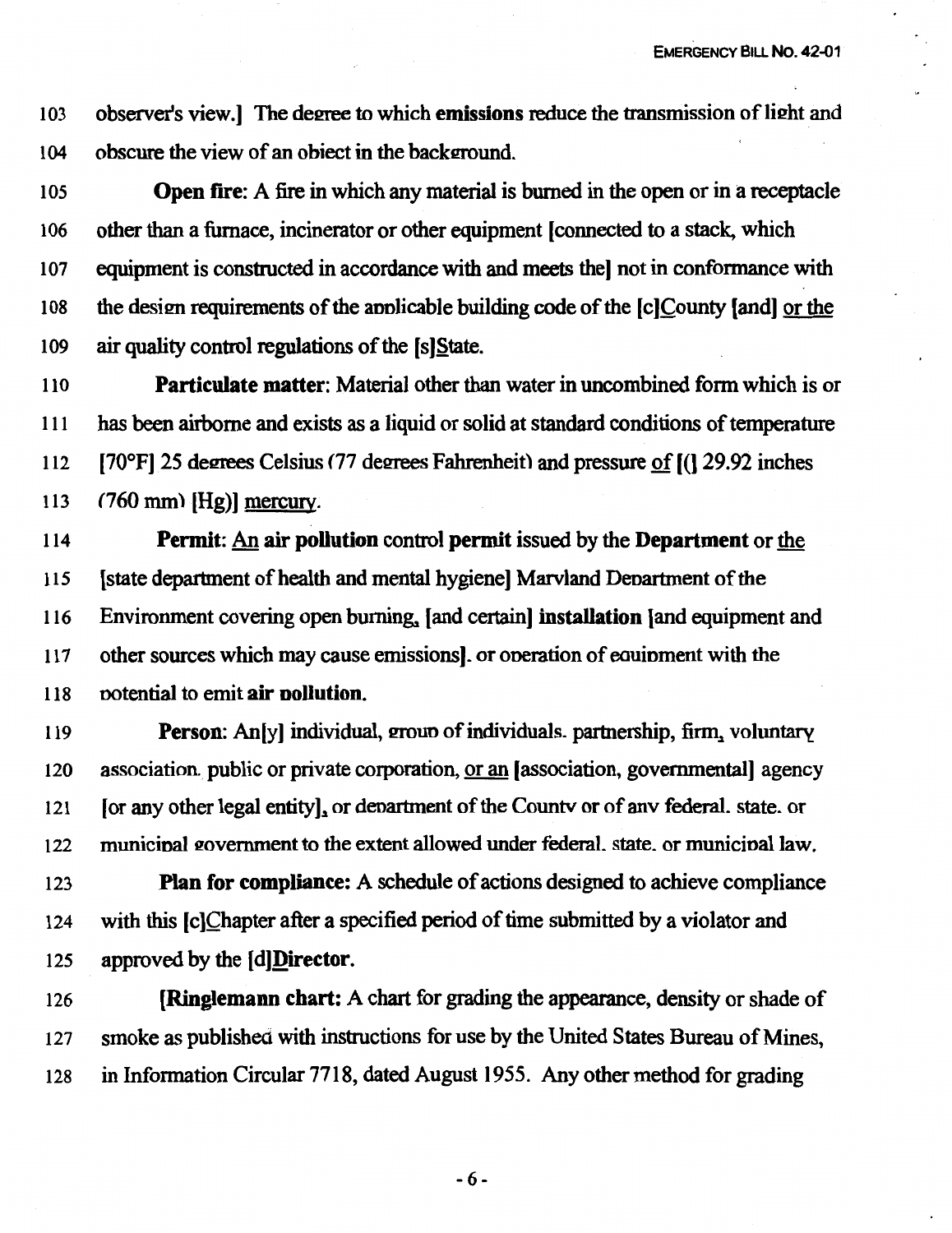**EMERGENCY BILL No. 42-01** 

129 smoke which is approved by the state department of health and mental hygiene as the 130 equivalent of the Ringlemann Chart may be substituted therefor.]

131 **(Smoke:** Small gas-borne particles, other than water, in sufficient number to 132 be observable by sight.]

133 **Source:** [Any physical arrangement or structure which may emit or cause to be 134 emitted air pollutants. It includes, but is not limited to, stacks, chimneys, building 135 openings, open fires, vehicles, processes, equipment, structures and premises.] A 136 **person** or property that is contributing to **air pollution**.

137 **Unconfined source:** An **installation** that causes **emissions** that are not 138 enclosed in a stack. duct. hood. flue. or other conduit. but that escane into the 139 atmosphere through openings such as windows. vents. or doors. ill fitting closures. or 140 noorlv maintained eauinment.

141 3-3. **Administration.** 

142 **IIt shall be the duty of the director of the department of environmental** 143 protection to:]

- 144 ((a) Supervise the execution of all laws, rules and regulations pertaining to 145 air pollution as provided in this chapter;]
- 146 ( (b) Conduct studies, investigations and research relating to air pollution and 147 its prevention, abatement and control;]

148 [ ( c) Issue such orders as may be necessary to effectuate the purposes of this 149 chapter and enforce the same by all appropriate administrative and 150 **judicial proceedings;** 

151 (d) Make inspections and tests of existing and newly installed equipment 152 153 154 subject to this chapter to determine whether such equipment complies with the standards set forth in the regulations adopted pursuant to this Code;]

 $-7 -$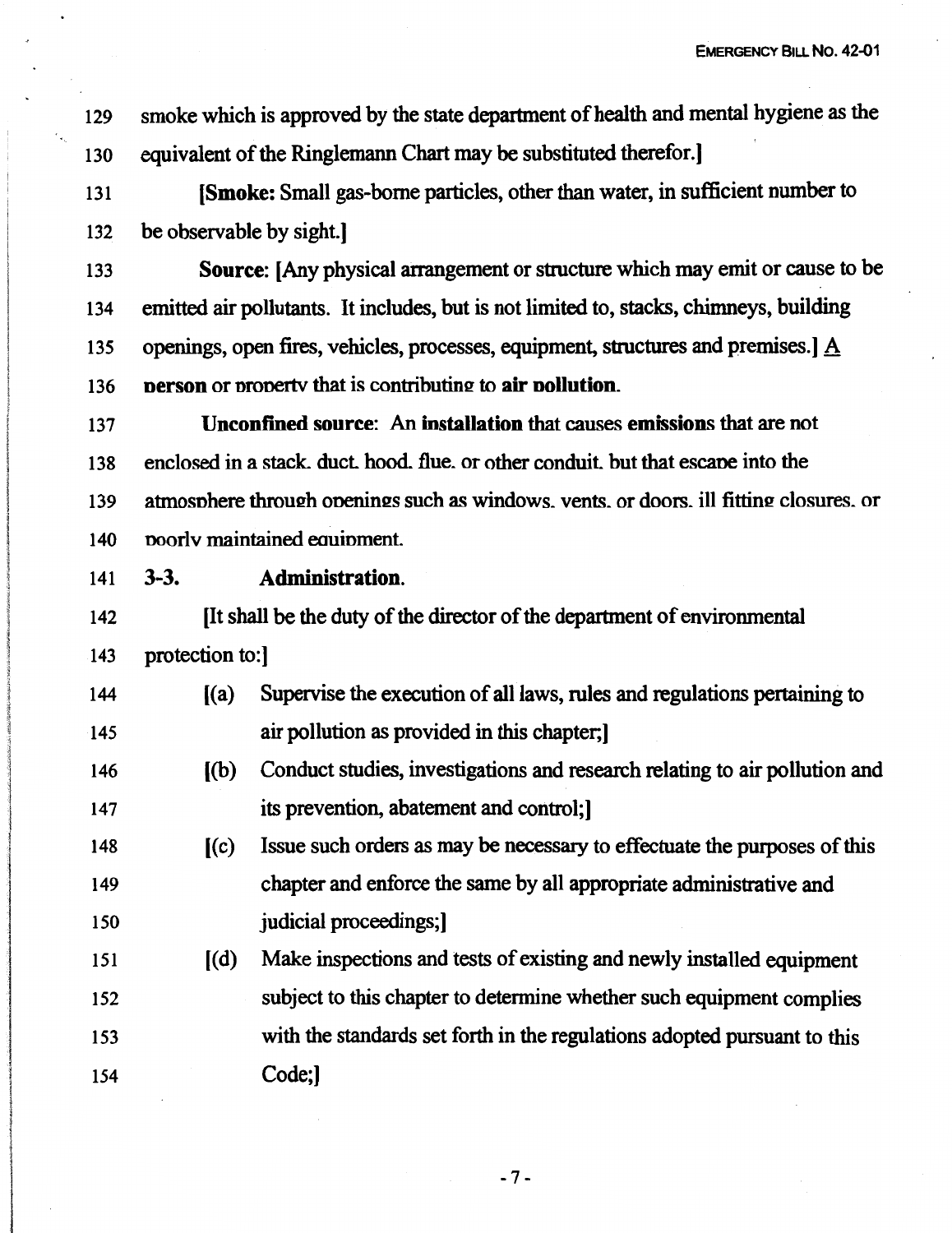<sup>155</sup>[(e) Investigate complaints of violations of the provisions of this chapter, 156 make inspections and observations of air pollution conditions' and 157 maintain records of all such investigations, complaints, inspections and 158 observations;] 159 [(f) Approve or reject applications for pennits, plans of compliance and 160 other documents required under provisions of this Code;] 161 [(g) Secure necessary scientific, technical, administrative and operational 162 services, including laboratory facilities, by contract or otherwise; 163 ((h) Prepare and develop a comprehensive plan or plans in the county for the 164 prevention, abatement and control of air pollution;] 165 ((i) Advise, consult and cooperate with other local governmental units, 166 agencies of the state, industries, interstate or interlocal agencies and the 167 federal government and with interested persons and groups;] 168 [(j) Collect and disseminate information and conduct educational and 169 training programs relating to air pollution;] 170 ((k) Encourage voluntary cooperation by persons or affected groups to 171 achieve the purpose of this chapter;] 172 ((1) Receive and administer grants or other funds or gifts from public and 173 private agencies, including the state and federal governments, for the 174 purpose of carrying out any of the functions of this chapter;] 175 ((m) Do any and all acts which may be necessary for the successful 176 prosecution of the policy of this chapter and such other acts as may be 177 specifically enumerated herein; 178 ((n) Promulgate rules and regulations subject to provisions in section 3-4 179 under which this law will be administered.] 180 *(ru* The **Director** must enforce this Chanter. The **Director** must advise. 181 consult. and cooperate with other local government units. State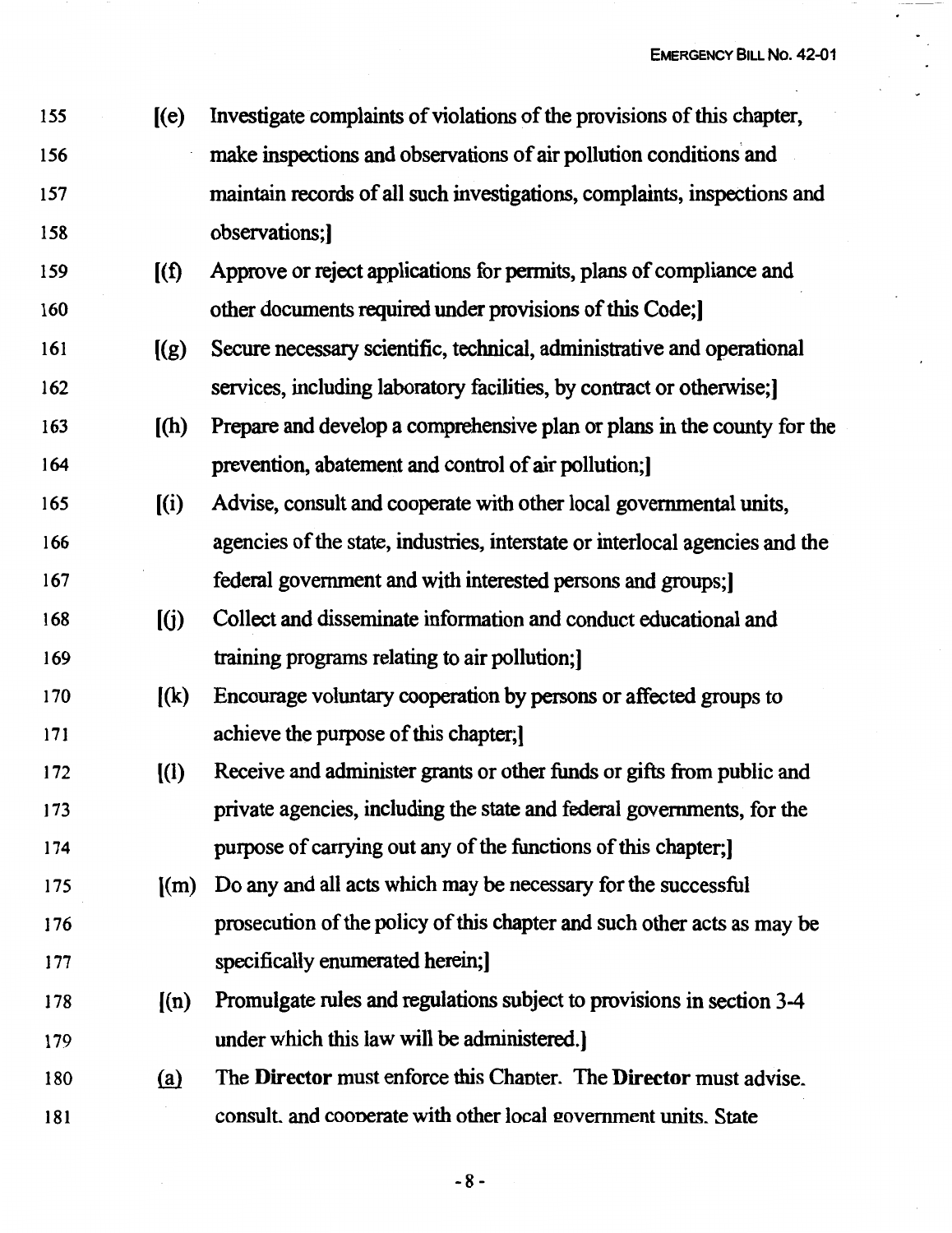| 182 |                          | agencies, interstate agencies, the federal government, private industries               |
|-----|--------------------------|-----------------------------------------------------------------------------------------|
| 183 |                          | and businesses. homeowners associations. and other interested persons                   |
| 184 |                          | about air quality problems that affect human health.                                    |
| 185 | <u>(b)</u>               | This Chapter does not waive any requirement of State or federal law.                    |
| 186 | $3-4.$                   | <b>Regulations.</b>                                                                     |
| 187 | (a)                      | The $[c]$ <i>County</i> $[e]$ <i>Executive may adopt regulations under method (2)</i>   |
| 188 |                          | [of section 2A-15 of this Code, for] to implement this [c]Chapter. [Such]               |
| 189 |                          | [r]Regulations [shall] adopted under this Chapter must not conflict with, [nor] waive   |
| 190 |                          | any provisions of [this Code nor], or be less restrictive than [regulations currently   |
| 191 |                          | established and in effect as] any requirement[s] [of the state department of health and |
| 192 |                          | mental hygiene] of State or federal law.                                                |
| 193 | $\mathbf{I}(\mathbf{b})$ | Regulations adopted pursuant to provisions of this section shall provide                |
| 194 |                          | for but not be limited to the following:                                                |
| 195 |                          | (1)<br>Control of particulate matter emissions from fuel burning                        |
| 196 |                          | installations, grain drying installations, materials handling and                       |
| 197 |                          | construction and other acts and installations;                                          |
| 198 |                          | Control of gas, vapor, odor and volatile organic compound<br>(2)                        |
| 199 |                          | emissions from fuel burning and other installations;                                    |
| 200 |                          | Prohibition of certain incinerators and new fuel-burning<br>(3)                         |
| 201 |                          | installations;                                                                          |
| 202 |                          | (4)<br>Application fees at a rate not to exceed the cost of administering               |
| 203 |                          | the program.]                                                                           |
| 204 | (c)                      | Notwithstanding any other provisions of this section, the county                        |
| 205 |                          | executive may adopt regulations, under method (2) of section 2A-15 of                   |
| 206 |                          | this Code, regarding procedures for the issuance of permits for indirect                |
| 207 |                          | sources of pollution in accordance with applicable state and federal                    |
| 208 |                          | regulations.]                                                                           |

-9-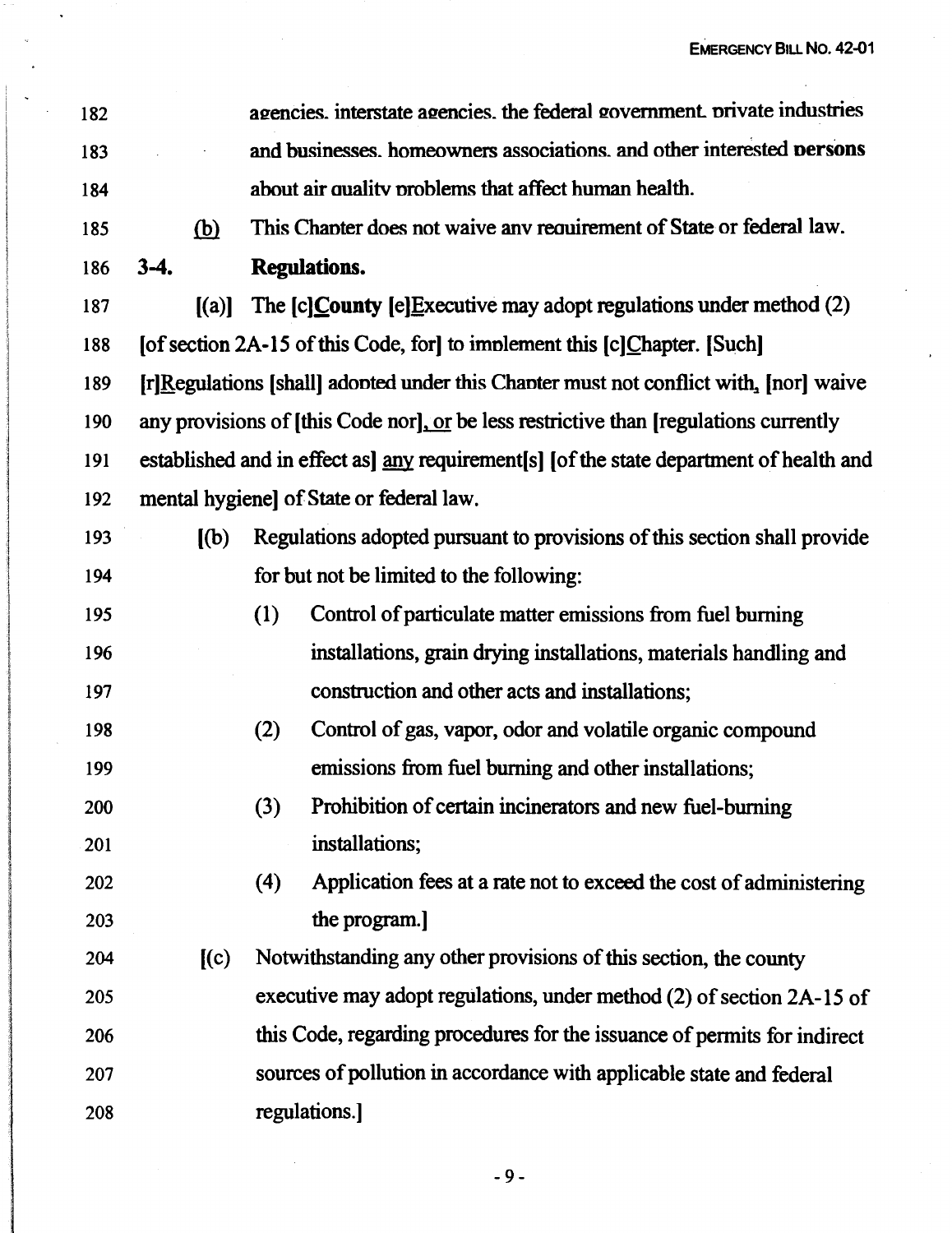**EMERGENCY BILL No. 42-01** 

.

| 209 | $3 - 5.$ |     |                            | [Visible] Ambient air quality requirements for visible emissions.                    |
|-----|----------|-----|----------------------------|--------------------------------------------------------------------------------------|
| 210 |          | (a) |                            | <b>Generally.</b> [No person shall] A <b>person</b> must not cause [, suffer, allow] |
| 211 |          |     |                            | or [permit] allow the discharge of any visible emission[s] from any                  |
| 212 |          |     |                            | installation or building, other than water in an uncombined form, into               |
| 213 |          |     |                            | the atmosphere [which are visible to human observers].                               |
| 214 |          | (b) |                            | <b>Exceptions.</b> $[(1)]$ Subsection (a) [shall] does not apply to any: [emissions  |
| 215 |          |     |                            | during the building of a new fire, cleaning of fires, soot blowing, start-           |
| 216 |          |     |                            | up, any process modification or adjustment or occasional cleaning of                 |
| 217 |          |     |                            | control equipment, the shade or appearance of which is not darker than               |
| 218 |          |     |                            | No. 1 on the Ringelmann Smoke Chart or of such opacity as to obscure                 |
| 219 |          |     |                            | an observer's view to a degree not greater than does smoke designated                |
| 220 |          |     |                            | as No. 1 on the Ringelmann Smoke Chart, for a period or periods                      |
| 221 |          |     |                            | aggregating no more than four $(4)$ minutes in any sixty $(60)$ minutes.             |
| 222 |          |     | $\left[\frac{2}{2}\right]$ | Subsection (a) shall not apply to emissions of the following:                        |
| 223 |          |     |                            | From those incinerators that are to be phased out under<br>a.                        |
| 224 |          |     |                            | provisions of this chapter;                                                          |
| 225 |          |     | $\Omega$                   | <b>Emission</b> during start-up and process modifications or                         |
| 226 |          |     |                            | adiustments. or occasional cleaning of control equipment. that is                    |
| 227 |          |     |                            | not greater than 40 percent <b>opacity</b> for a period of not more than             |
| 228 |          |     |                            | 6 consecutive minutes in any 60-minute period.                                       |
| 229 |          |     | (2)                        | <b>Emission</b> from a food preparation <b>installation</b> , such as a char-        |
| 230 |          |     |                            | broiler or pit barbecue. that operates at one location less than 15                  |
| 231 |          |     |                            | days in any 365-day period, or that is not greater than 10 percent                   |
| 232 |          |     |                            | opacity.                                                                             |
| 233 |          |     | $\Omega$                   | [b. From the burning of wood in fireplaces or used as residential]                   |
| 234 |          |     |                            | <b>Emission</b> caused by wood burning in a residential fireplace or                 |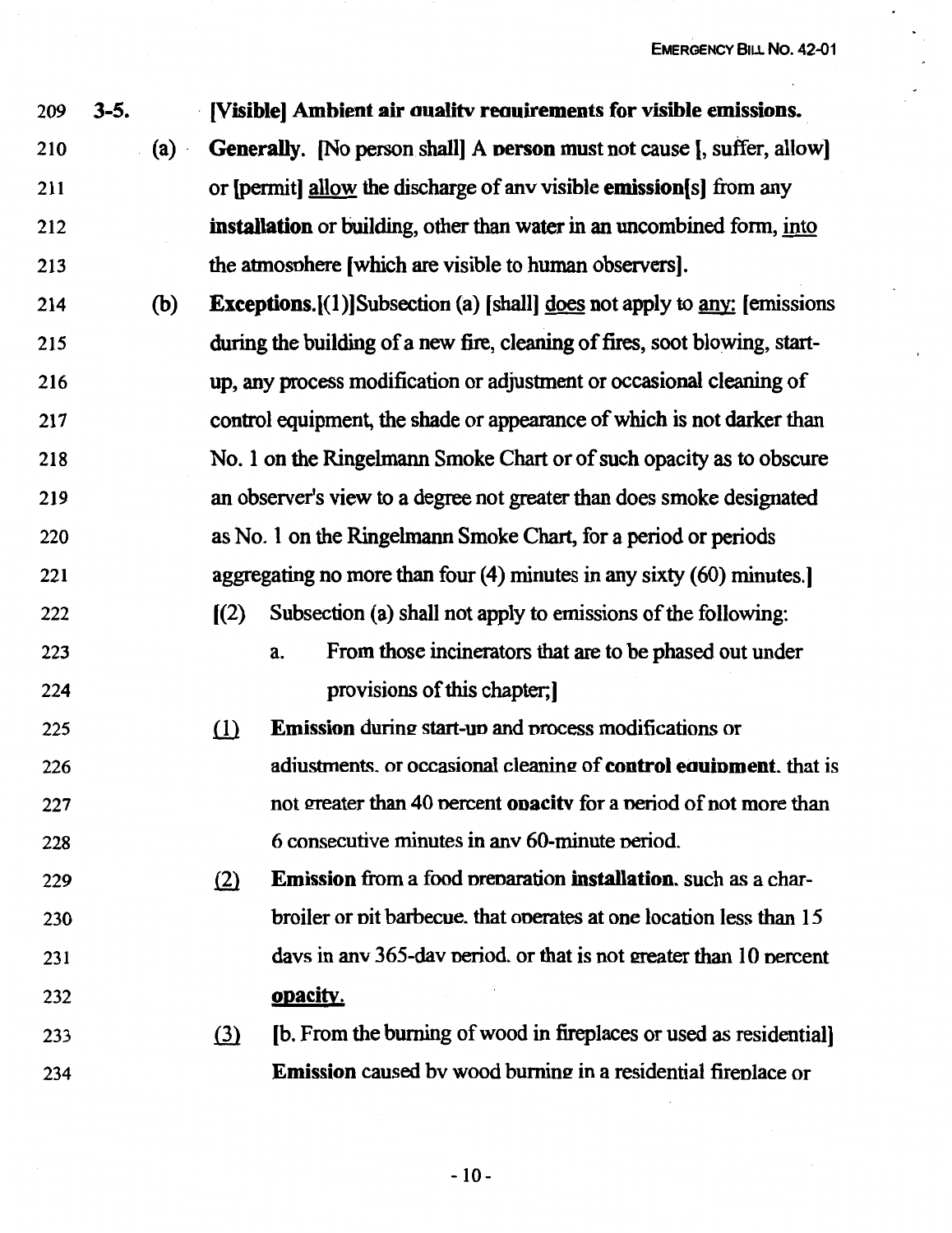$\mathcal{L}$ 

| 235     |         |         |          | wood stove. or emission for recreational purposes such as a                     |
|---------|---------|---------|----------|---------------------------------------------------------------------------------|
| 236     |         |         |          | campfire.                                                                       |
| 237     |         |         | $\Delta$ | [c.] Emission $[F]$ from an open fire[s] (except a salamander[s])               |
| 238     |         |         |          | [permitted under provisions of] that complies with this                         |
| 239     |         |         |          | [c]Chapter.                                                                     |
| 240     | $[3-6]$ |         |          | Control and prohibition of open fires.]                                         |
| 241     |         | (a)     |          | <b>Official fires.</b> Open fires may be set with due notice to, but without    |
| 242     |         |         |          | prior approval from the department in performance of an official duty of        |
| 243     |         |         |          | any public officer if the fire is necessary for one or more of the              |
| 244     |         |         |          | following reasons or purposes:                                                  |
| 245     |         |         | (1)      | For the prevention of a fire hazard which cannot be abated by                   |
| 246     |         |         |          | other means.                                                                    |
| 247     |         |         | (2)      | Except during the existence of an air pollution episode, for the                |
| 248     |         |         |          | instruction of public fire fighters or industrial employees under               |
| 249     |         |         |          | supervision of the director, department of fire and rescue                      |
| 250     |         |         |          | services.                                                                       |
| 251     |         |         | (3)      | For the protection of the public health, safety or welfare.]                    |
| 252     |         | $[$ (b) |          | <b>Open fires.</b> Except during the existence of an air pollution episode, the |
| $253 -$ |         |         |          | following open fires are allowed within the county without prior                |
| 254     |         |         |          | approval from the department; provided, that they otherwise conform             |
| 255     |         |         |          | with other fire control laws and regulations; and provided, that no             |
| 256     |         |         |          | nuisance is created:                                                            |
| 257     |         |         | (1)      | <b>Leaves.</b> In those areas where no provision is made for public             |
| 258     |         |         |          | collection of leaves, the open burning of leaves originating on the             |
| 259     |         |         |          | premises by householders is permitted.                                          |
| 260     |         |         | (2)      | <b>Household Trash.</b> In those areas where no provision is made for           |
| 261     |         |         |          | public collection of refuse, burning of ordinary household trash                |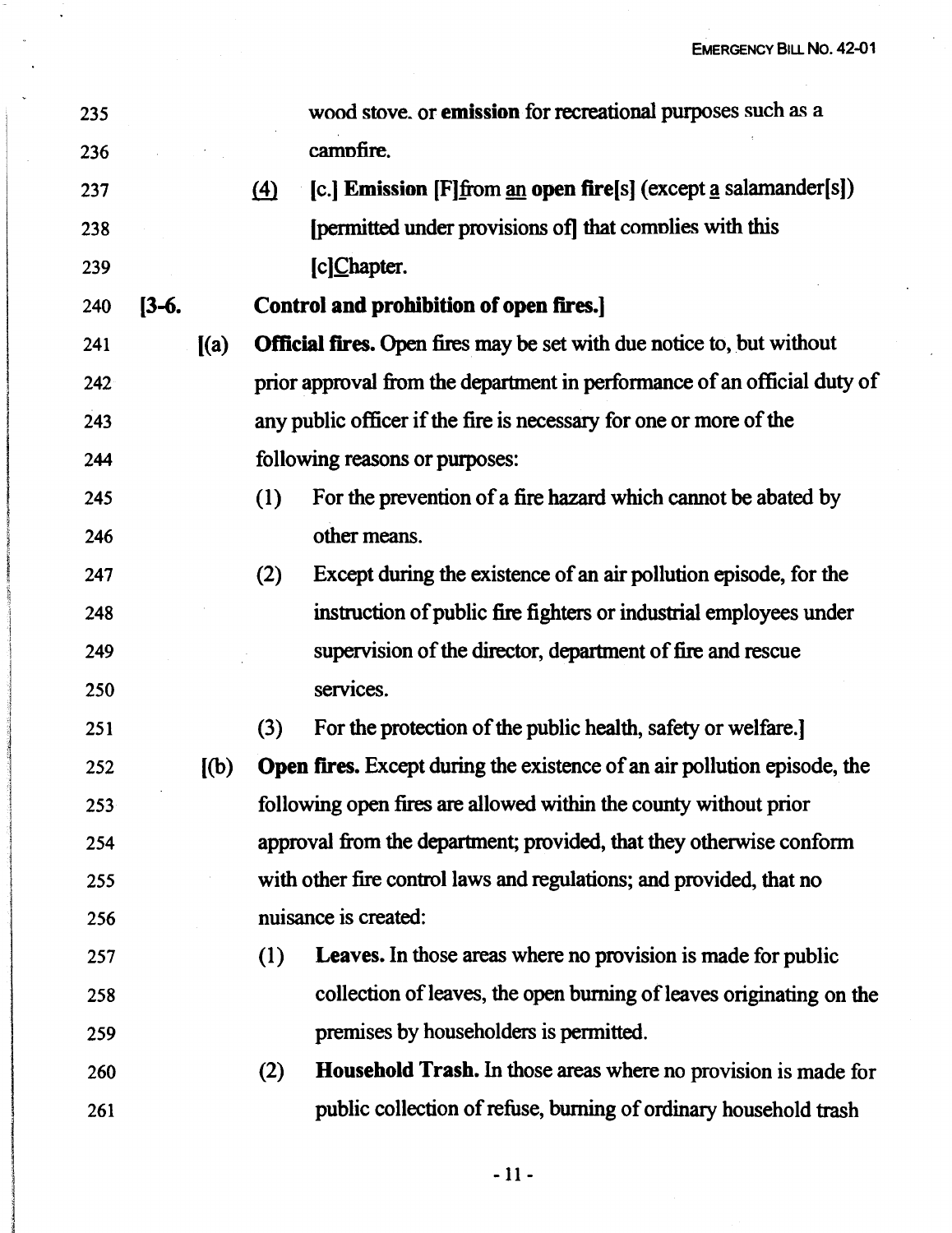$\cdot$ 

| 262 |     | (Incinerator Institute of America waste types 0 and 1 only)          |
|-----|-----|----------------------------------------------------------------------|
| 263 |     | originating on the premises, excluding commercial                    |
| 264 |     | establishments, by householders is permitted; provided, that:        |
| 265 |     | The fires are located no closer than three hundred (300)<br>a.       |
| 266 |     | feet from any neighboring habitable dwelling or place                |
| 267 |     | where people work or congregate;                                     |
| 268 | b.  | Materials are not burned which create dense smoke (emissions of      |
| 269 |     | an opacity or darkness greater than No. 1 on the Ringelmann          |
| 270 |     | Smoke Chart.)                                                        |
| 271 | (3) | Cooking. Fires may be used for the cooking of food; provided,        |
| 272 |     | that visible emissions are not greater than No. 1 on the             |
| 273 |     | Ringelmann Smoke Chart and no nuisance is created.                   |
| 274 | (4) | <b>Salamanders.</b> Salamanders or other devices fired with propane  |
| 275 |     | gas or No. 2 fuel oil may be used for heating by construction or     |
| 276 |     | other workers; provided, that no visible emissions are created.      |
| 277 | (5) | Agricultural Operations. Fires may be set in the course of           |
| 278 |     | agricultural operations; provided, that visible emissions are not    |
| 279 |     | greater than No. 1 on the Ringelmann Smoke Chart and no              |
| 280 |     | nuisance is created and prior notice is given to the department.     |
| 281 | (6) | Recreational Purposes. Open fires may be set for recreational        |
| 282 |     | purposes such as campfires; provided, that visible emissions are     |
| 283 |     | not greater than No. 1 on the Ringelmann Smoke Chart and no          |
| 284 |     | nuisance is created.                                                 |
| 285 | (7) | <b>Explosive Containers.</b> Empty boxes and fiber packing materials |
| 286 |     | which have previously contained high explosives may be burned        |
| 287 |     | at an isolated location more than one hundred (100) feet from any    |
| 288 |     | occupied building or structure or public street or road and no       |

 $\hat{\mathcal{A}}$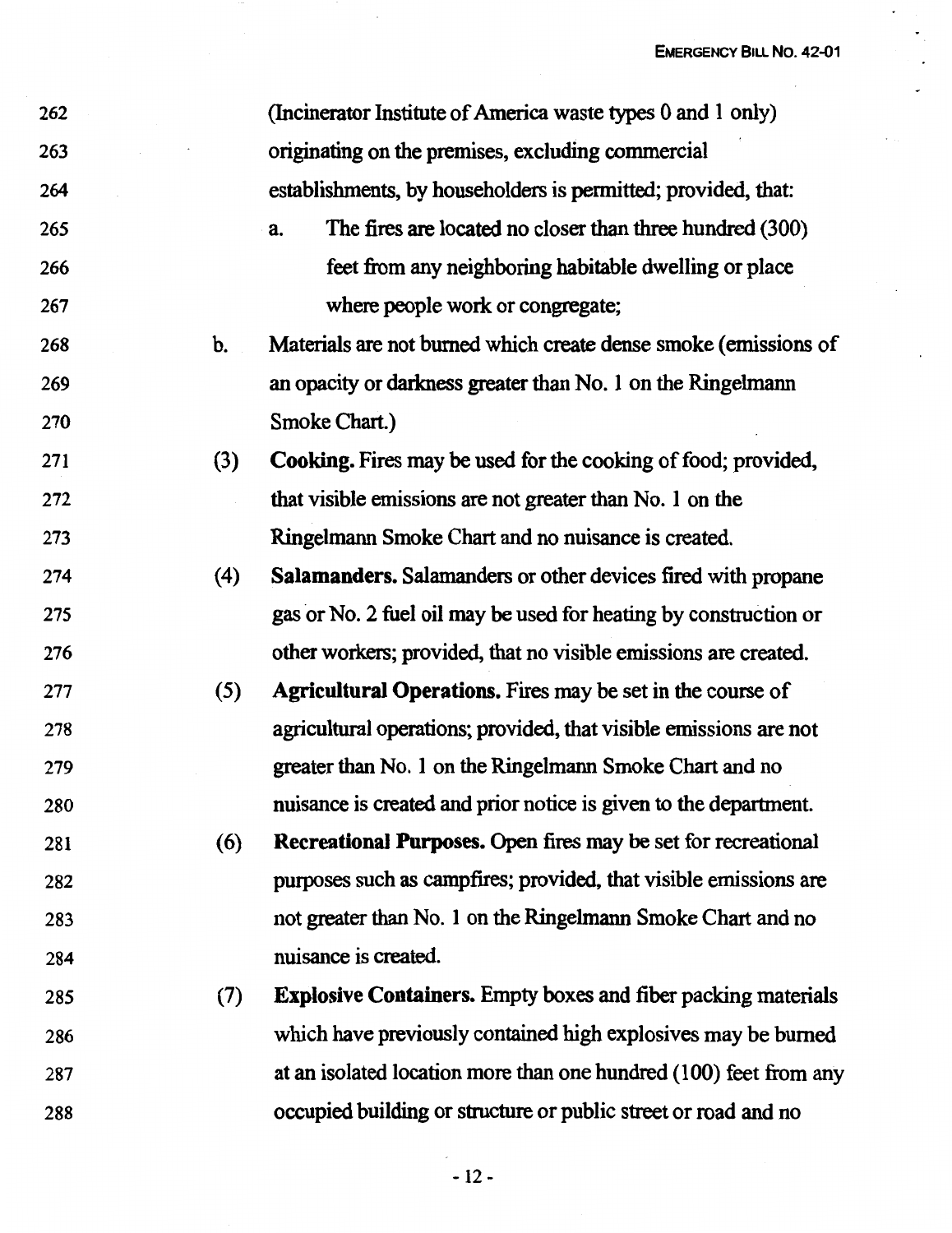J,

| $\check{\phantom{a}}$ | 289 |     |     | person shall be closer than one hundred (100) feet of the fire once        |
|-----------------------|-----|-----|-----|----------------------------------------------------------------------------|
|                       | 290 |     |     | burning has begun.]                                                        |
|                       | 291 | (c) |     | Outside of buildings. Except as provided by paragraphs (a) and (b) of      |
|                       | 292 |     |     | this section, no person shall in the county burn any refuse or plant life, |
|                       | 293 |     |     | in any public or private place outside of any building unless he shall     |
|                       | 294 |     |     | have first obtained a permit from the department for such activity. The    |
|                       | 295 |     |     | duration of such permits shall be established by the director. The         |
|                       | 296 |     |     | department shall issue such permits only when:                             |
|                       | 297 |     | (1) | There is no practical alternate method to dispose of the material          |
|                       | 298 |     |     | to be burned or to conduct the desired activity.                           |
|                       | 299 |     | (2) | No hazardous condition or nuisance will be created.                        |
|                       | 300 |     | (3) | No burning will be done within five hundred (500) yards of one             |
|                       | 301 |     |     | (1) or more occupied buildings or a heavily traveled public                |
|                       | 302 |     |     | roadway.                                                                   |
|                       | 303 |     | (4) | Fire control laws or regulations of other governmental agencies            |
|                       | 304 |     |     | will not be violated.                                                      |
|                       | 305 |     | (5) | No materials which provide smoke, in excess of No. 1 on the                |
|                       | 306 |     |     | Ringelmann Smoke Chart, when burned, including but not                     |
|                       | 307 |     |     | limited to tires and roofing material, will be burned.                     |
|                       | 308 |     | (6) | Such other conditions as the director may impose to minimize               |
|                       | 309 |     |     | creation of smoke, to prevent nuisances and air pollution and to           |
|                       | 310 |     |     | protect the health, safety, comfort and property of any persons            |
|                       | 311 |     |     | shall be satisfied.                                                        |
|                       | 312 |     | (7) | The material to be burned shall be waste matter of the premises            |
|                       | 313 |     |     | on which it is to be burned.                                               |
|                       | 314 |     | (8) | Methods of disposal by burning acceptable to the director may be           |
|                       | 315 |     |     | approved for use when distance limitations cannot be met.                  |
|                       |     |     |     |                                                                            |

 $\sim$   $\sim$ 

 $\ddot{\phantom{a}}$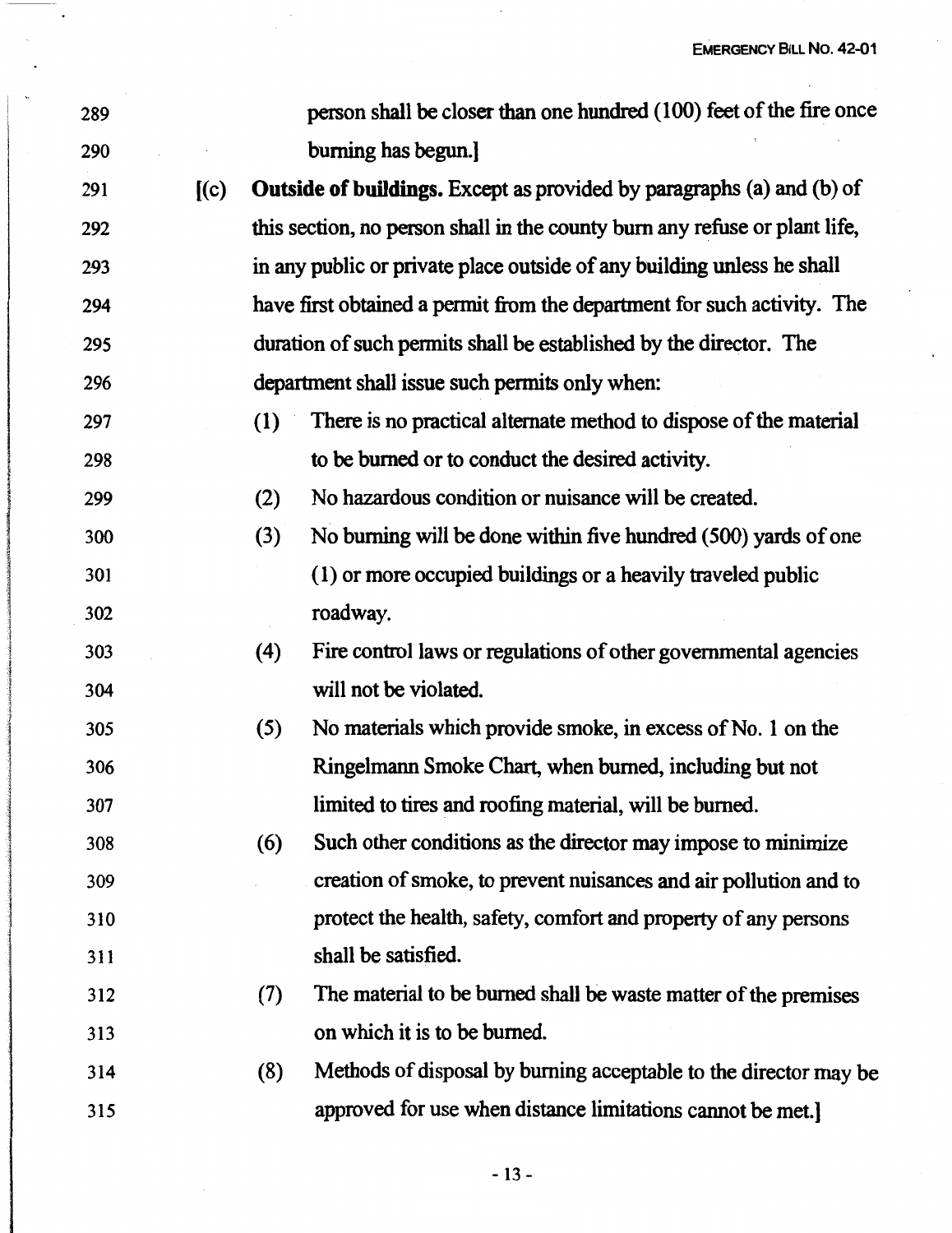- 316 [(d) **Extinguishing fires** in **violation.** Fires started in violation of this 317 section shall be promptly extinguished by the person responsible for the 318 same upon notice by a duly authorized agent of the department. This 319 shall not be considered an exclusive remedy.]
- 320 **3-6. Ambient air oualitv reouirements for oarticulate matter from**  321 **unconfined sources.**
- 322 A **oerson** must not cause or allow **emissions** from an **unconfined source** without 323 takin2: reasonable nrecautions to nrevent **oarticulate matter** from becoming: airborne. 324 When the **Director** orders. these nrecautions must include **installine** and usin2: hoods. 325 fans. and dust collectors to enclose. canture. and vent **emissions.**
- 

# 326 (3-7. **Permits for certain equipment.]**

- 327 ((a) **Required generally.** Subject to provisions found in section 3-9 of this 328 chapter, it shall be unlawful within the county for any person to either 329 build, erect, alter, replace, store, operate, sell, rent or use any source, 330 article, machines, equipment, substance or other contrivance which is 331 the subject of regulations promulgated in accordance with section 3-4(a) 332 of this chapter or by the Maryland State Department of Health and 333 334 335 336 337 Mental Hygiene, the use of which may directly or indirectly cause emissions into the air, without having first obtained the appropriate Montgomery County air pollution control permit to do so. This requirement shall be deemed satisfied when any one of the following is in effect:
- 338 339 340 ( 1) A currently valid pennit to construct or operate has been issued by the state department of health and mental hygiene for the subject installation or equipment.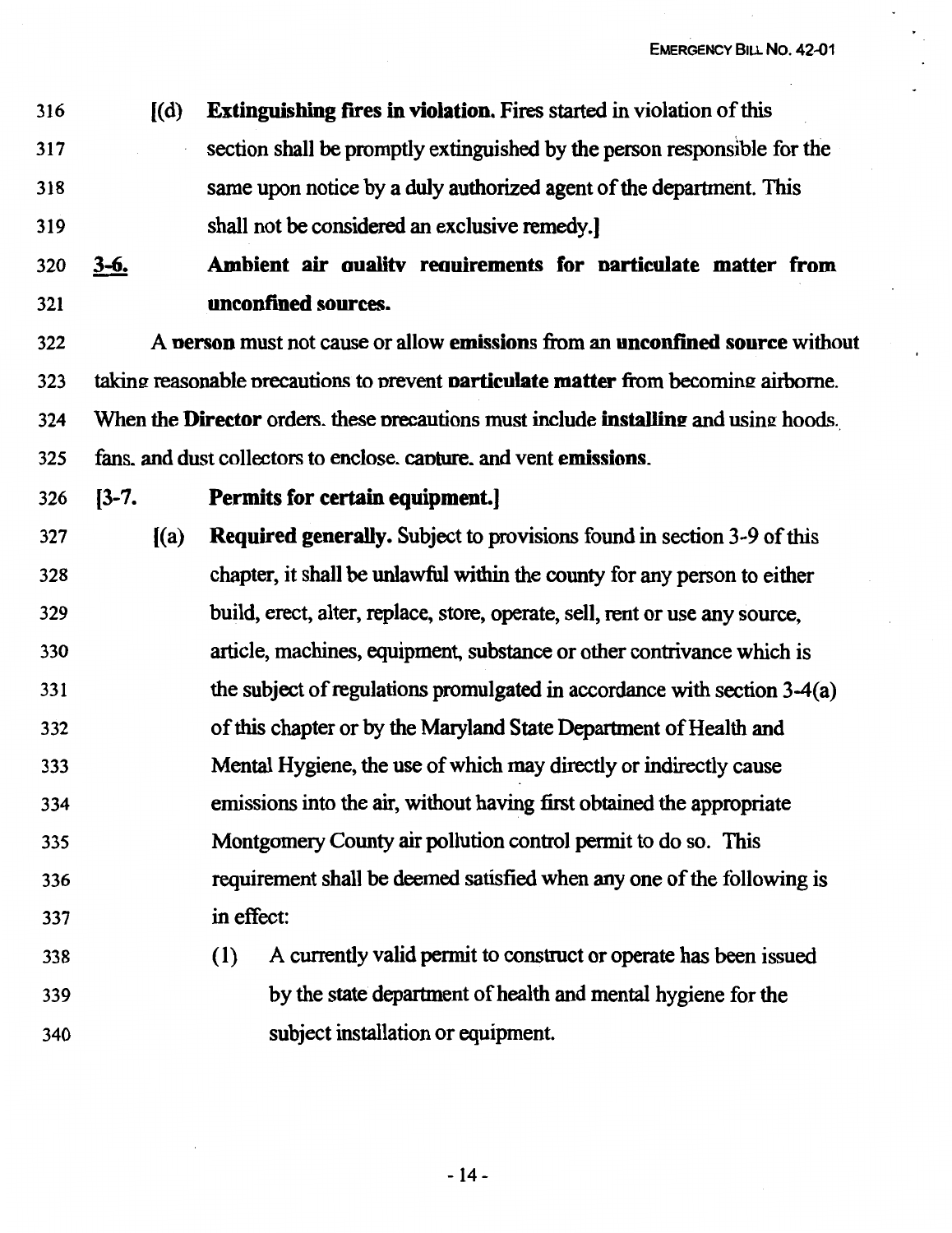341 342 343 344 345 346 347 348 349 350 351 352 353 354 355 356 **3-7.**  (2) A currently valid conditional pennit has been issued by the state department of health and mental hygiene for the subject installation or equipment.] [(b) **Exemptions.** No pennit shall be required for installation of equipment specifically exempted under regulations issued by the state department of health and mental hygiene for the subject installation or equipment.] (( c) **Compliance with regulations.** The mere existence of a valid pennit does not relieve a person of his duty to comply with any conditions contained in such pennit and other county, state and federal air pollution control or fire control regulations.] [( d) **Change of ownership.** A change of ownership shall terminate all pennits issued for a particular installation or equipment. The new owner shall make application for the appropriate permit within thirty (30) days of the change of ownership.] **Ambient air oualitv reouirements for oarticulate matter from**  materials handling and construction. 357 {ru A **oerson** must not cause or allow anv material to be handled. transnorted. 358 359 360 or stored, or any building or road to be constructed, altered, repaired, or demolished. without taking reac;onable nrecautions to nrevent **oarticulate matter** from becoming airborne. 361 @ Unless the **Director** finds otherwise in a narticular situation. reasonable 362 363 364 365 366 367 nrecautions include:  $i$ ll using water or chemicals to control dust when demolishing a building or structure, undertaking construction onerations, grading a road. or clearing land: (2) anniving asphalt. water. or suitable chemicals on a dirt road. materials stocknile. or other surface that can create airborne dust: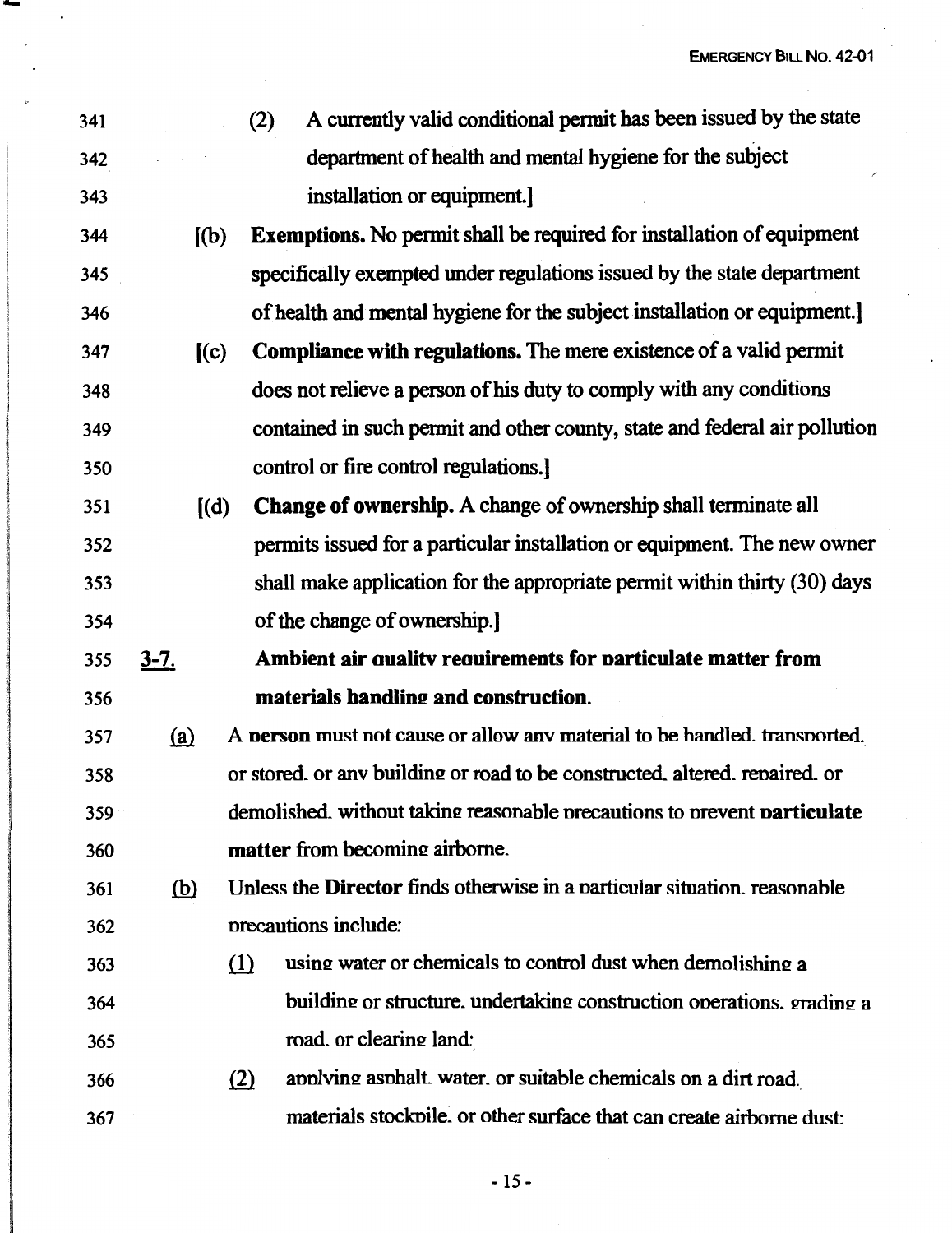368 369 370 371 (3) installing and using hoods, fans, and dust collectors to enclose and vent the handling of dusty materials, and employing reasonable containment methods to nrevent the release of **narticulate matter**  during sandblasting or similar operations:

- 372 373  $f(4)$  covering each onen-bodied vehicle used to transport any material likely to create air **pollution** at all times when the vehicle is moving:
- 374  $(5)$  paving a roadwav and maintaining it in clean condition: and
- 375 376 377  $(6)$  promptly removing earth or other dust-producing material from a naved street to which the material was transnorted bv truck. earth moving equipment, or water erosion.

378

**[3-8.** 

# **Applications for permits.]**

- 379 380 381 382 383 384 385 386 [(a) **Generally.** Applications for the air pollution control permits described in section 3-7 shall be made to the department on forms provided by the department. The department shall require such infonnation and details regarding the installation as it considers necessary to determine whether the installation to operate is in compliance with county, state and federal air pollution control regulations and that the installation incorporates advances in the technology of air pollution control developed for the kind and amount of emissions of the applicant's installation.]
- 387 388 389 390 391 392 393 394 [ (b) **Denial of application.** Whenever it shall appear to the department that the operation or construction of an installation for which a pennit is applied will result in a violation of any county, state or federal air pollution control regulations or contravention of applicable ambient air quality standards, an order shall be entered denying the permit and setting forth the reasons thereof. The department shall not accept a further application unless the applicant has complied with the objections specified by the department as its reasons for denial of the permit or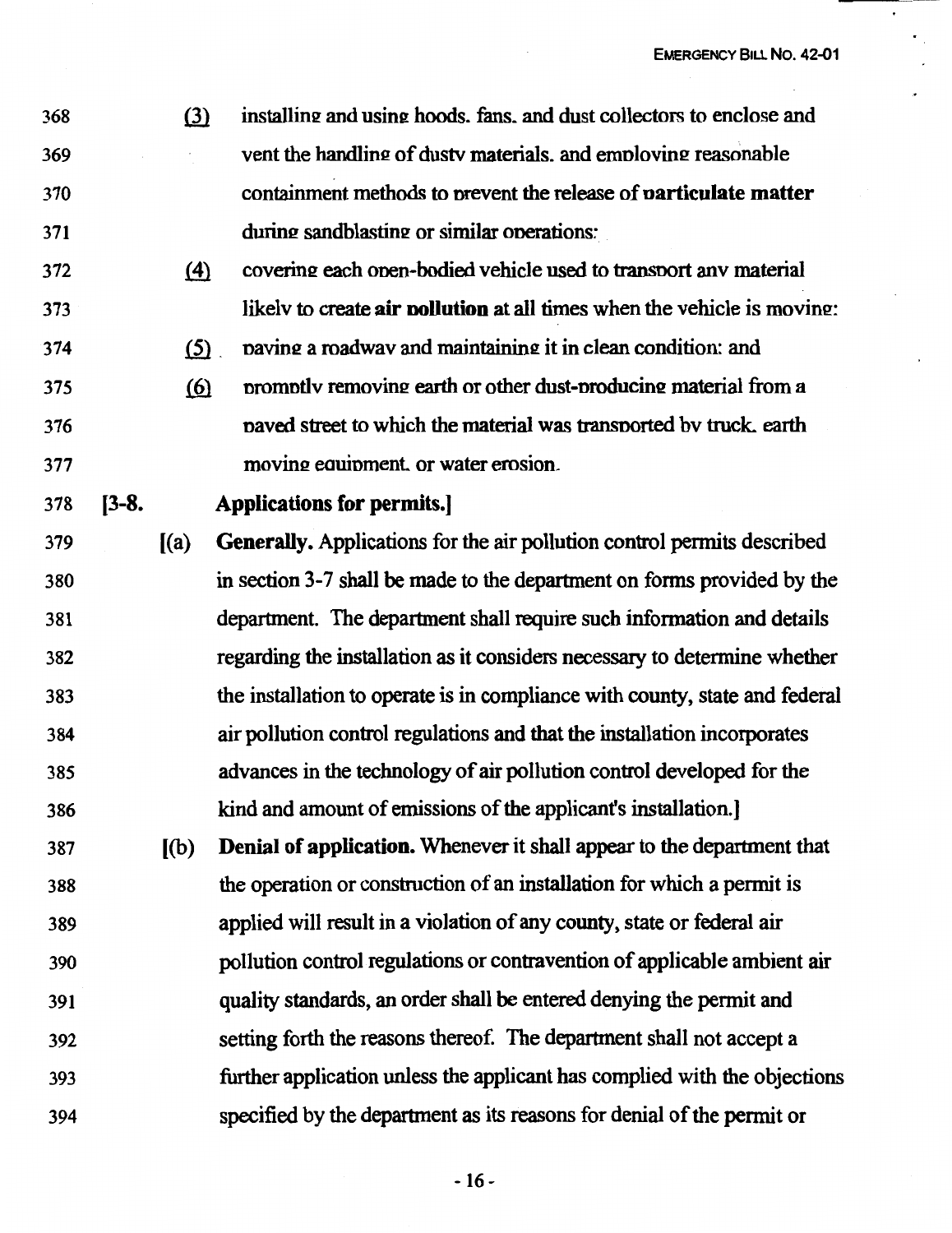| 395 |          |            |          | submitted satisfactory evidence demonstrating that a particular                  |
|-----|----------|------------|----------|----------------------------------------------------------------------------------|
| 396 |          |            |          | requirement cannot be met immediately and submitted to the                       |
| 397 |          |            |          | department an acceptable plan of compliance.                                     |
| 398 | $3 - 8.$ |            |          | <b>Control or prohibition of open fires.</b>                                     |
| 399 |          | (a)        |          | <b>Official fires.</b> A public officer may set an onen fire with due notice to. |
| 400 |          |            |          | but without prior approval from, the <b>Director</b> if the public officer is    |
| 401 |          |            |          | performing an official duty and the fire is necessary to:                        |
| 402 |          |            | $\Omega$ | prevent a fire hazard which cannot be abated by other means:                     |
| 403 |          |            | (2)      | instruct public fire fighters or industrial employees under                      |
| 404 |          |            |          | supervision of the Fire Administrator if the instruction does not                |
| 405 |          |            |          | occur during an air pollution episode and the fires do not contain               |
| 406 |          |            |          | asphaltic or asbestos materials: or                                              |
| 407 |          |            | $\Omega$ | protect the public health, safety or welfare.                                    |
| 408 |          | <u>(b)</u> |          | Open fires. Except during an air pollution episode, the following open           |
| 409 |          |            |          | fires are allowed without prior approval of the Director if the fire does        |
| 410 |          |            |          | not otherwise violate any other law or regulation:                               |
| 411 |          |            | $\Omega$ | <b>Cooking.</b> A person may use a fire to cook food if the person               |
| 412 |          |            |          | uses an outdoor cooking apparatus approved for use by a                          |
| 413 |          |            |          | nationally recognized standards organization, such as                            |
| 414 |          |            |          | Underwriters Laboratory, and the <b>person</b> does not create a                 |
| 415 |          |            |          | nuisance.                                                                        |
| 416 |          |            | (2)      | <b>Salamanders.</b> Construction workers and other outdoor workers               |
| 417 |          |            |          | may use a salamander or other device fired with propane gas or                   |
| 418 |          |            |          | No. 2 fuel oil for heating if the device does not create visible                 |
| 419 |          |            |          | emissions.                                                                       |
| 420 |          |            | (3)      | Recreational purposes. A person may set an open fire, such as                    |
| 421 |          |            |          | a campfire. for recreational purposes if the fire does not produce               |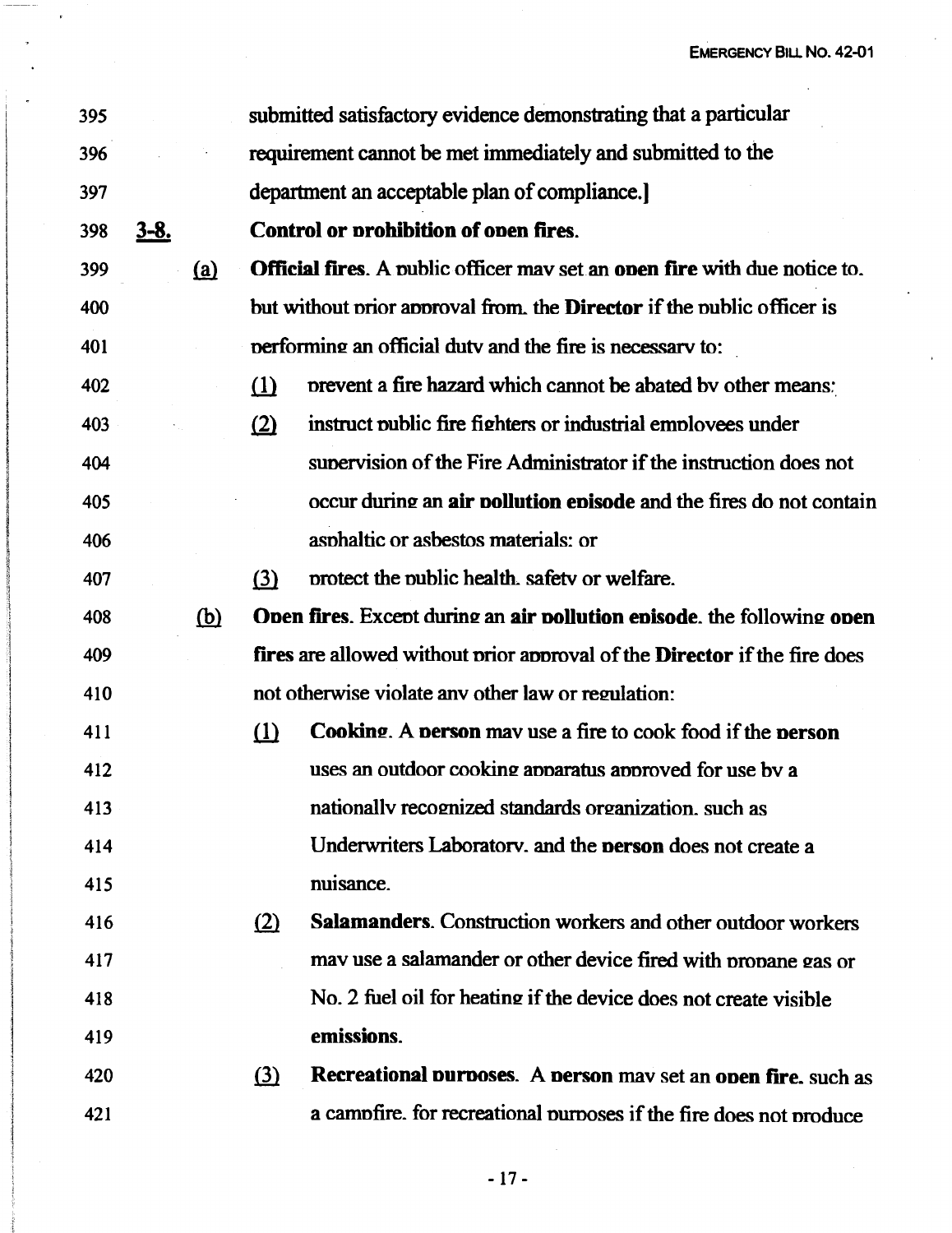| 422 |          |     | visible emissions that exceed 20 percent on acity for a total of                     |
|-----|----------|-----|--------------------------------------------------------------------------------------|
| 423 |          |     | more than 3 minutes in any 60-minute period and is not larger                        |
| 424 |          |     | than 3 feet in diameter.                                                             |
| 425 | $\Omega$ |     | <b>Permitted fires.</b> Except as provided in subsections (a) and (b), a             |
| 426 |          |     | <b>person</b> must not burn any refuse or plant life outside of a building           |
| 427 |          |     | unless the <b>person</b> has obtained a <b>permit</b> from the <b>Director</b> . The |
| 428 |          |     | Director must limit the duration of the permit. The Director may                     |
| 429 |          |     | issue the <b>permit</b> for any of the following reasons or purposes:                |
| 430 |          | (1) | <b>Agricultural open burning.</b> A <b>person</b> may set a fire during              |
| 431 |          |     | agricultural operations if the fire complies with subsection (d)                     |
| 432 |          |     | and the <b>person</b> obtains an agricultural burning <b>permit</b> before           |
| 433 |          |     | setting the fire. The <b>Department</b> may grant a <b>permit</b> to burn            |
| 434 |          |     | excessive lodging or destrov diseased crops and other vegetation                     |
| 435 |          |     | originating on the applicant's property only:                                        |
| 436 |          |     | on a property that is agriculturally assessed for property tax<br>(A)                |
| 437 |          |     | purposes: and                                                                        |
| 438 |          |     | if the burning is necessary to maintain agricultural land in<br>(B)                  |
| 439 |          |     | production.                                                                          |
| 440 |          | (2) | Ceremonial burning. A person may set fires for a ceremonial                          |
| 441 |          |     | purpose.                                                                             |
| 442 |          | (3) | <b>Disaster rubbish.</b> A <b>person</b> may burn rubbish, including                 |
| 443 |          |     | landscape waste, during a community disaster if the County                           |
| 444 |          |     | Executive has officially declared a state of emergency.                              |
| 445 |          | (4) | No alternative. A person may burn any material if the Director                       |
| 446 |          |     | finds that there is no practical alternative way to dispose of or                    |
| 447 |          |     | store the material more safely.                                                      |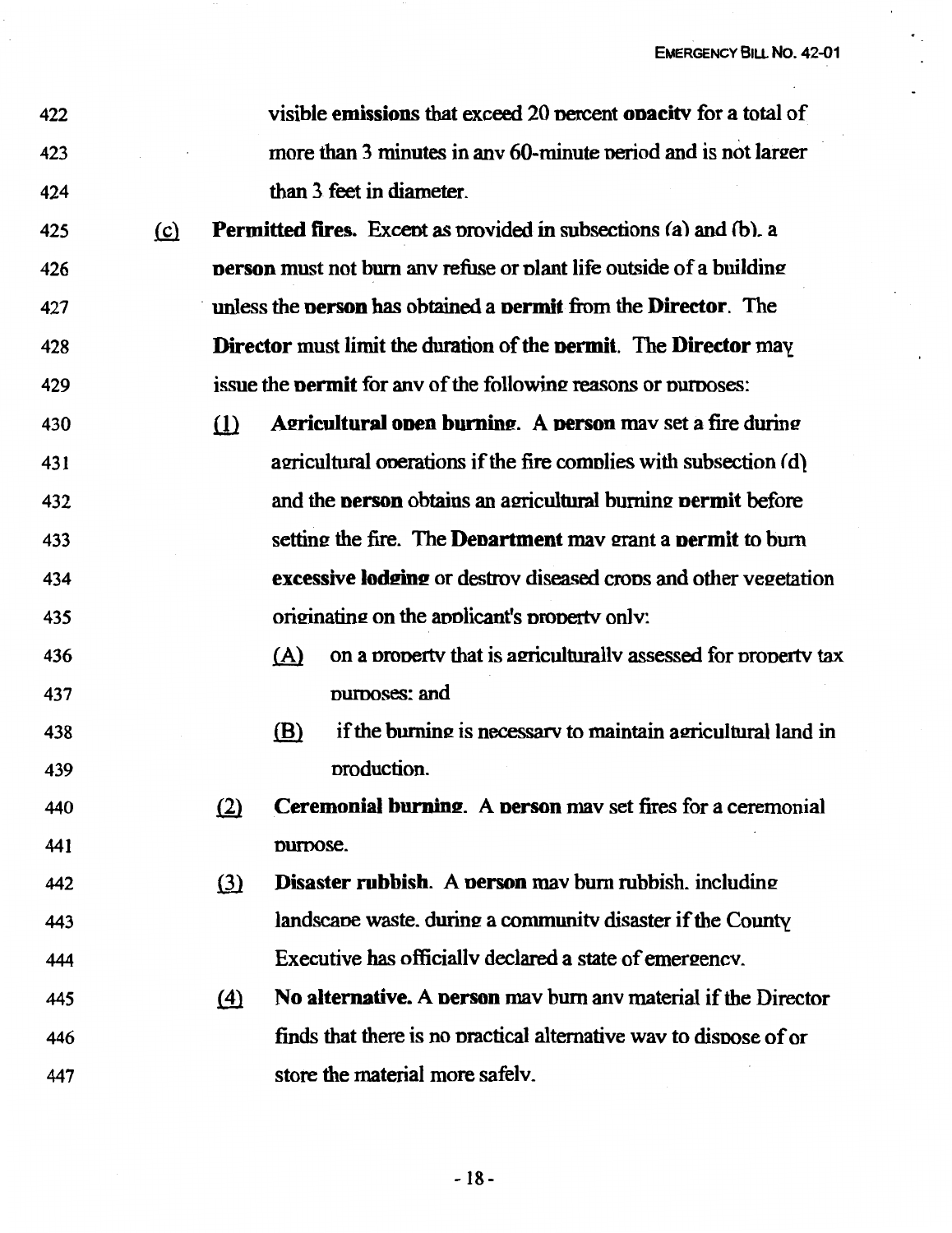| 448 | (d)                          |                   | <b>Conditions.</b> The <b>Director</b> may impose any condition on an open  |
|-----|------------------------------|-------------------|-----------------------------------------------------------------------------|
| 449 |                              |                   | burning permit to prevent air pollution or protect the health. safety.      |
| 450 |                              |                   | comfort and property of persons. An open fire must at all times be          |
| 451 |                              |                   | attended by the permittee or the permittee's agent who has the burning      |
| 452 |                              |                   | permit in possession during the burning. The Director must not grant a      |
| 453 |                              |                   | <b>permit</b> if the intended activity would:                               |
| 454 |                              | (1)               | create a hazardous condition:                                               |
| 455 |                              | (2)               | be conducted during an air pollution episode or other burning               |
| 456 |                              |                   | prohibition period declared by the Governor or the Secretary of             |
| 457 |                              |                   | the Marvland Department of the Environment:                                 |
| 458 |                              | (3)               | be conducted within 500 vards of an occupied building or a                  |
| 459 |                              |                   | heavily traveled public road, walkway, path, or other facility used         |
| 460 |                              |                   | by the public:                                                              |
| 461 |                              | $\left(4\right)$  | violate any other law or regulation:                                        |
| 462 |                              | <u>(5)</u>        | create visible <b>emissions</b> whose <b>opacity</b> exceeds 20 percent for |
| 463 |                              |                   | more than a total of 3 minutes in any consecutive 60-minute                 |
| 464 |                              |                   | period: or                                                                  |
| 465 |                              | <u>(6)</u>        | include the burning of leaves, brush, other vegetation, or                  |
| 466 |                              |                   | household trash.                                                            |
| 467 | $\left(\underline{e}\right)$ |                   | Permit denial. The Director mav denv a request for an open burning          |
| 468 |                              | <b>permit</b> if: |                                                                             |
| 469 |                              | (1)               | the applicant has not shown that the applicant can comply with              |
| 470 |                              |                   | this Chapter and any applicable State or federal air pollution              |
| 471 |                              |                   | control law: or                                                             |
| 472 |                              | (2)               | the Director finds, based on the applicant's history, that the              |
| 473 |                              |                   | applicant is not likely to comply with all applicable County.               |
| 474 |                              |                   | State, and federal air pollution control laws.                              |

 $\ddot{\phantom{0}}$ 

 $\eta$  and  $\eta$  and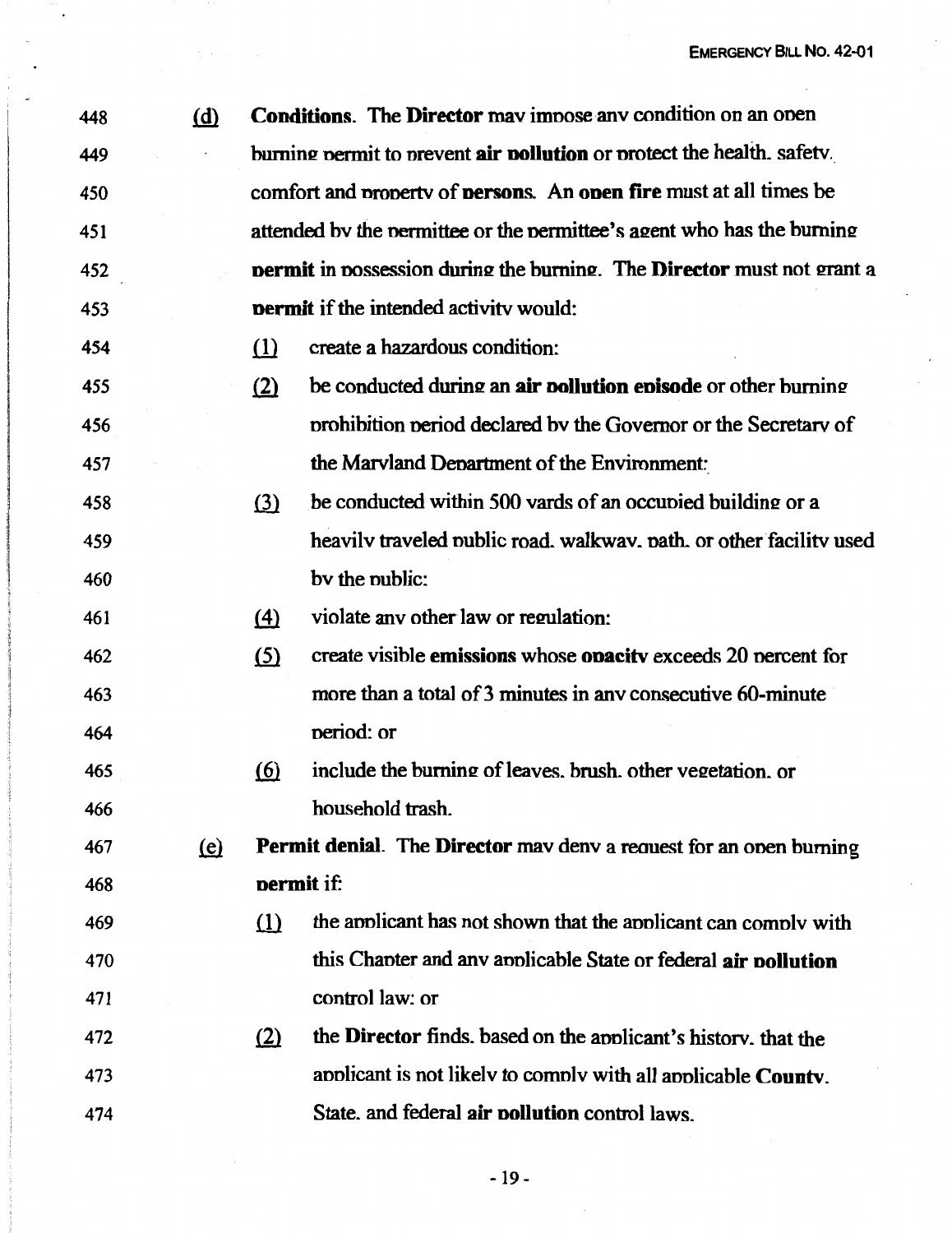475 ill **Permit revocation or susoension.** The **Director** mav revoke. susnend. 476 477 478 479 480 481 or modifv a **oermit** srnmted under this Section if the **Director** finds that the nermittee has·violated anv term or condition of the **oermit.** Notice of anv nrooosed revocation. susnension. or modification must be in writing, include the reason for the decision, and give the permittee an opportunity for a hearing. A request for a hearing does not stay the **Director's** action.

- 482 (g) **Extinguishing fires in violation.** A **person** responsible for starting a 483 484 485 fire that violates this Section must promptly extinguish the fire after receiving notice from the **Department**. The notice to extinguish the fire is not an exclusive remedv.
- 486 **[3-9.**

#### **Plan of compliance.]**

487 [When an applicant has adequately demonstrated to the department that 488 compliance with this chapter and regulations adopted thereto cannot be effectively 489 and immediately made, the director shall have authority to grant permits for the 490 installation or operation of noncomplying equipment, but only in the event that all 491 necessary steps have been taken to secure compliance with this chapter. Such steps 492 shall include the requirement that the applicant file with the department a plan of 493 compliance which shall include a schedule of actions approved by the director for the 494 control of emissions. Permission for noncompliance shall be granted for a period of 495 no longer than two (2) years, during which time the applicant shall file periodic 496 progress reports as specified by the department. At the end of the period granted, the 497 applicant shall be deemed in violation of this chapter, unless this period is further 498 extended by the board of appeals upon proper showing of an attempt to comply and 499 its approval of a plan of compliance.]

-20-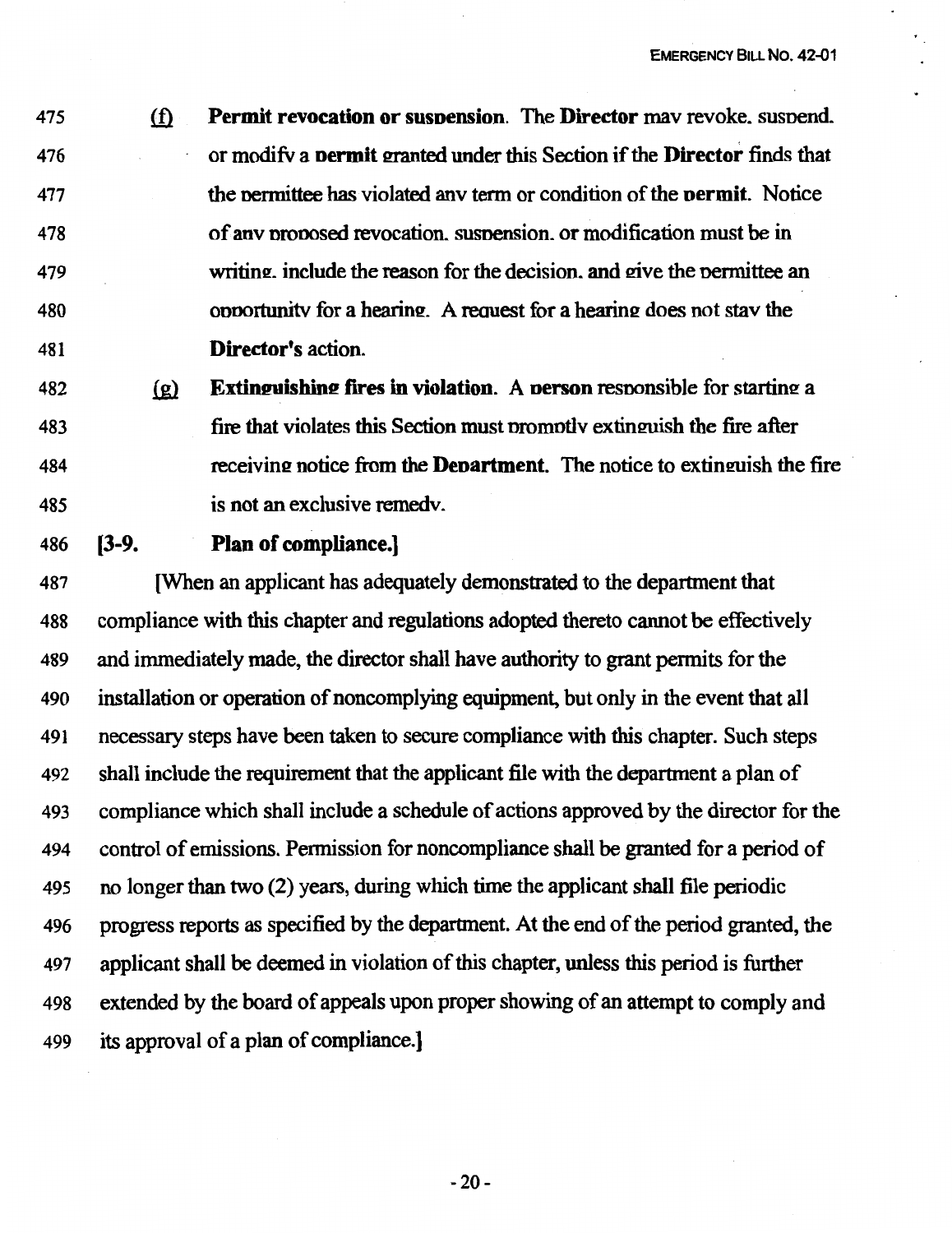$\ddot{\phantom{1}}$ 

| 500 | <u>3-9.</u>               | Ambient air quality requirements for odors.                                   |
|-----|---------------------------|-------------------------------------------------------------------------------|
| 501 | (a)                       | A person must not cause or allow the emission into the atmosphere of          |
| 502 |                           | any gas, vapor, or particulate matter beyond the person's property            |
| 503 |                           | line or unit if a resulting odor creates air pollution.                       |
| 504 | $\overline{(\mathbf{p})}$ | The Director may issue a citation for violating subsection (a) if the         |
| 505 |                           | Director:                                                                     |
| 506 |                           | [[W]]witnesses the violation: or<br>$\Omega$                                  |
| 507 |                           | receives complaints from at least 2 individuals who have personal<br>(2)      |
| 508 |                           | knowledge of the air pollution odor.                                          |
| 509 | $[3-10.]$                 | Abatement orders.]                                                            |
| 510 | (a)                       | Upon finding that a person is violating a provision of this chapter, the      |
| 511 |                           | director or an authorized fire official may, at his discretion, issue an      |
| 512 |                           | order directing such person to cease such violation. Such order shall be      |
| 513 |                           | in writing and shall be served upon the person to whom it is directed,        |
| 514 |                           | either by mail or by personal delivery. If such person cannot be located      |
| 515 |                           | within the county after reasonable effort, service shall be made by           |
| 516 |                           | certified mail at his last known address or by posting the order upon the     |
| 517 |                           | premises. Nothing in this section shall be construed to prohibit the          |
| 518 |                           | director or the fire marshal from dispensing with the provisions of this      |
| 519 |                           | section and proceeding directly under sections 3-11 and 3-17 of this          |
| 520 |                           | Code.]                                                                        |
| 521 | $\left[\text{(b)}\right]$ | When the director determines, either upon his own investigation or upon       |
| 522 |                           | petition of those affected, that a nuisance as defined by this chapter        |
| 523 |                           | exists and effects at least thirty (30) percent of a sample of people         |
| 524 |                           | exposed to it in their usual places of occupancy, the sample size to be at    |
| 525 |                           | least twenty $(20)$ people or seventy-five $(75)$ percent of those exposed if |
| 526 |                           | fewer than twenty (20) people are exposed, he shall immediately issue         |

 $\overline{a}$ 

 $-21-$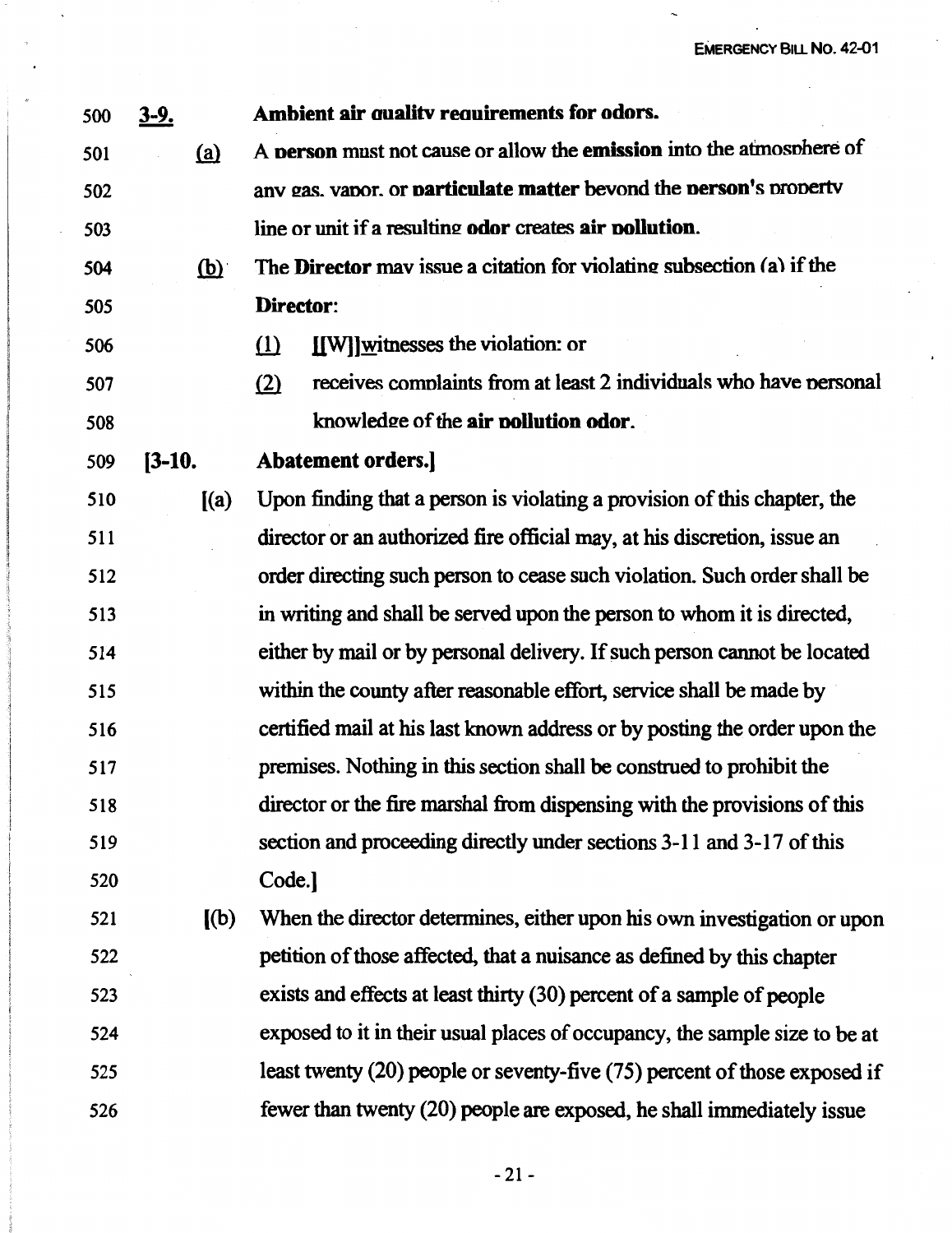| 527 |              | an abatement order to the person responsible for the condition in                          |  |  |  |
|-----|--------------|--------------------------------------------------------------------------------------------|--|--|--|
| 528 |              | accordance with subsection (a) herein.                                                     |  |  |  |
| 529 | <u>3-10.</u> | Control and prohibition of indoor air pollution.                                           |  |  |  |
| 530 | <u>(a)</u>   | A person must not cause or allow the emission of indoor air                                |  |  |  |
| 531 |              | <b>pollutants bevond the person's property line in a manner that creates</b>               |  |  |  |
| 532 |              | indoor air pollution.                                                                      |  |  |  |
| 533 | $\mathbf{D}$ | Subsection (a) does not apply to:                                                          |  |  |  |
| 534 |              | the residential use of personal hygiene products:<br>(1)                                   |  |  |  |
| 535 |              | smoking in [[non-restricted areas]] a nrivate home: or<br>(2)                              |  |  |  |
| 536 |              | residential cooking odors.<br>$\Omega$                                                     |  |  |  |
| 537 | (c)          | In this Section. "property line" means the boundary of a residential or                    |  |  |  |
| 538 |              | non-residential area that a <b>person</b> legally uses or owns. For a property             |  |  |  |
| 539 |              | divided into more than one legal unit, such as multi-family housing or a                   |  |  |  |
| 540 |              | multi-tenant commercial property. "property line" also includes any                        |  |  |  |
| 541 |              | boundary between a unit and a common area or between units.                                |  |  |  |
| 542 | $\omega$     | The Director may issue a citation for violating this Section if the                        |  |  |  |
| 543 |              | Director:                                                                                  |  |  |  |
| 544 |              | witnesses the violation: or                                                                |  |  |  |
| 545 |              | receives complaints from at least 2 individuals who have personal<br>$\Omega$              |  |  |  |
| 546 |              | knowledge of the indoor air pollution.                                                     |  |  |  |
| 547 | $[3-11]$ .   | <b>Revocation of permit.</b>                                                               |  |  |  |
| 548 |              | The department shall issue an order suspending or revoking any permit for                  |  |  |  |
| 549 |              | violations of this chapter and regulations adopted pursuant thereto, state or any          |  |  |  |
| 550 |              | federal air pollution control laws or regulations, state or county fire control laws or an |  |  |  |
| 551 |              | approved plan of compliance. The department shall revoke any permit for violations         |  |  |  |
| 552 |              | or for any false statement in the application or because of conditions revealed by such    |  |  |  |
| 553 |              | application or any report, record or inspection or any other means which would             |  |  |  |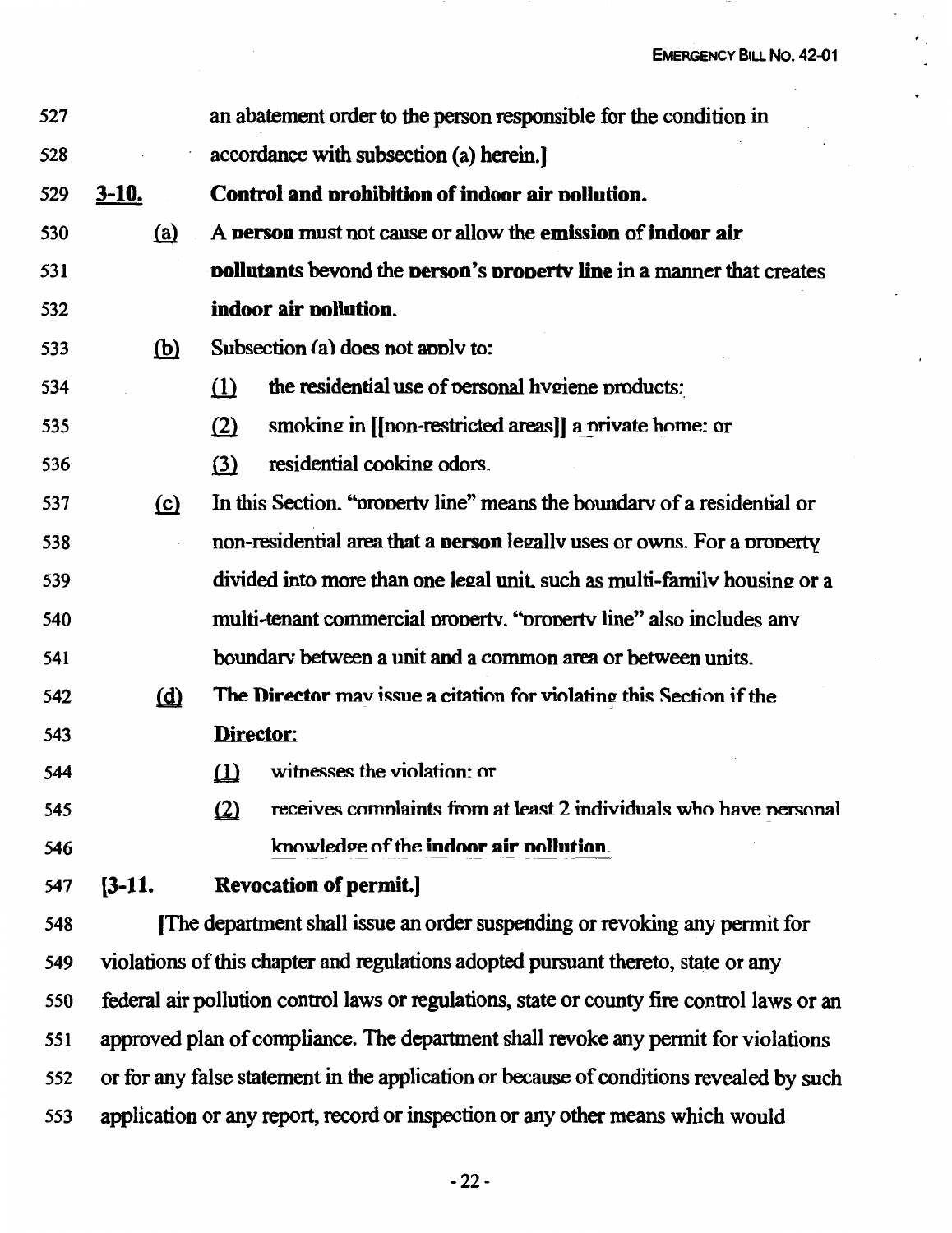554 warrant refusal of a pennit on any original application. An order suspending or

*555* revoking a pennit shall be served in person or by certified mail upon the pennit

*556* holder and shall be final unless the holder appeals such order as provided in section

557 3-16.)

*558* . **3-11. Determinine comnliance.** 

- 559 **(a) Compliance methods.** The **Director** may conduct testing or require a 560 561 property owner to conduct testing to determine compliance with this Chanter in resnonse to a comnlaint.
- 562 fill **Manner of testine.** A nronertv owner must conduct all tests in a 563 *564 565*  566 567 manner. and before the deadline. set bv the **Director** and submit a detailed reoort of all test results to the **Director** within 15 davs after the testing is complete unless the **Director** grants an extension. Each test must be nerformed bv a **nerson** aualified to conduct the test. as determined bv the **Director.**

#### 568 **[3-12. Testing and monitoring.]**

- 569 570 571 572 573 574 575 576 577  $(a)$ **Methods.** Emission tests shall be conducted in accordance with recognized standards and methods of measurement. Methods found in the American Society of Mechanical Engineering (ASME) Power Test Code 27-1957, American Society for Testing Materials (ASTM) D2928-70 and the specifications of the U.S. Environmental Protection Agency shall be used, but these may be modified or adjusted by the department to suit specific sampling conditions or needs based upon good practice, judgment and experience. Measurements taken in stacks at point beyond the installed control equipment shall be deemed to be a 578 measurement of emission.]
- 579 ((b) **Manner.** The department is hereby authorized to conduct or cause to be 580 conducted any test or tests to determine compliance with this chapter or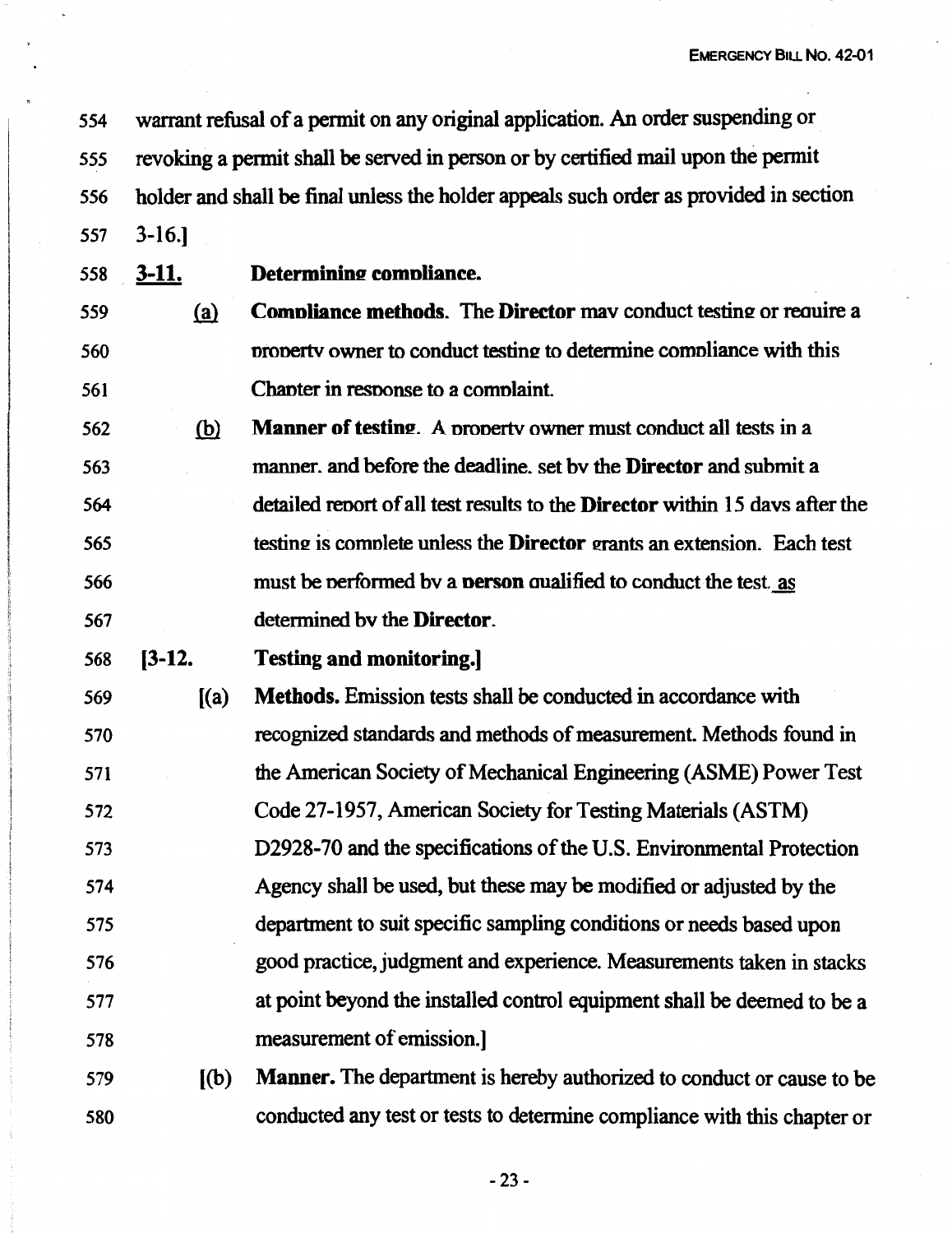581 582 583 584 585 586 regulations adopted thereto. All tests shall be conducted in a manner determined by the director and a complete, detailed test report of such test or tests shall be submitted to him in timely fashion. When tests are taken by the owner or the owner's independent testers, the director shall require that such tests be conducted by reputable, qualified personnel, as determined by the director or representatives of the department.] 587 [ ( c) **Facilities and access.** It shall be the responsibility of the owner or 588 589 590 591 592 operator of the equipment tested to provide, at the owner's expense, utilities, facilities and reasonable and necessary openings in the system or stack and safe and easy access thereto, to permit samples and measurements to be taken. All new sources of air pollutants created after the effective date of this law may be required by the director to

- 593 594 595 provide utilities, facilities and adequate openings in the system or stack, and safe and easy access thereto, to permit measurements and samples to be taken.]
- 596 [ ( d) **Cost.** If emission tests conducted as the result of the action of the 597 598 599 600 601 602 603 604 605 606 director substantiate that a violation exists, the person or persons responsible for the violation shall be responsible for paying all attendant costs for conducting such tests. If such tests do not show that a violation exists, then the county shall be responsible for paying all costs for conducting such tests. In no event shall the county assume costs of providing facilities, utilities and access for such testing. The cost of emission tests required by the director on newly installed equipment for the issuance of the initial permit to install and operate shall be the owner's regardless of the results. When the person responsible elects to conduct his own tests, then the person so electing shall pay for the test

-24-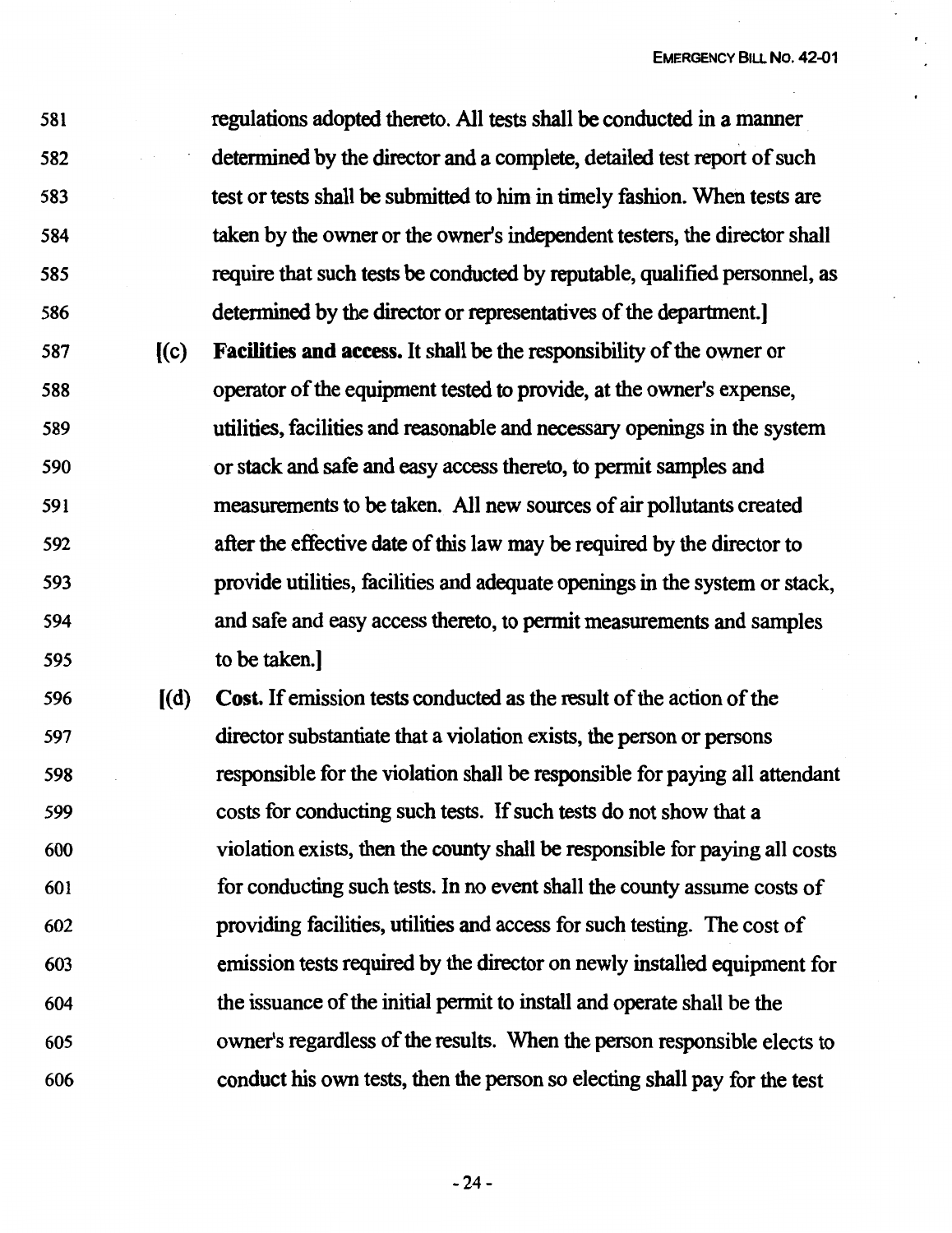EMERGENCY BILL **No. 42-01** 

- 607 608 or tests notwithstanding other provisions of this section and irrespective of the result.)
- 609 610 611 612 613 614 615 616 617 618 619 620  $I(e)$ **Data.** Emission data secured as the result of this regulation or other provisions of law shall be correlated with applicable emission limitations or other control measures and shall be available for public inspection during regular business hours or by appointment during other hours at the offices of the department. Information other than emission data which relates to production, sales figures or processes of any owner or operator shall not be disclosed publicly upon finding by the director that to do so will result in a significant and adverse effect upon the competitive position of such owner or operator, except in or following public hearing or except as necessary to protect the public health, safety or well-being, unless such owner or operator shall expressly agree to their publication or availability to the general public.)
- 621 **3-12. Emereencv orovisions.**
- 622 623 624 625 626 627  $(a)$ Notwithstanding this Chanter or any other law. if the **Director** finds that a **person** is causing or contributing to **air pollution** and that the nollution creates an emergency that requires immediate action to nrotect the nublic health or safetv. the **Director** must order the **oerson**  to immediatelv reduce or ston the **air oollution.** That **oerson** must immediatelv comnlv with the **Director's** order.
- 628 629 630 631  $(b)$ If the Governor or the Secretarv of the Marvland Denartment of the Environment declares an **air oollution eoisode.** the **Director** mav take anv action authorized under State law to nrotect the nublic health or safety.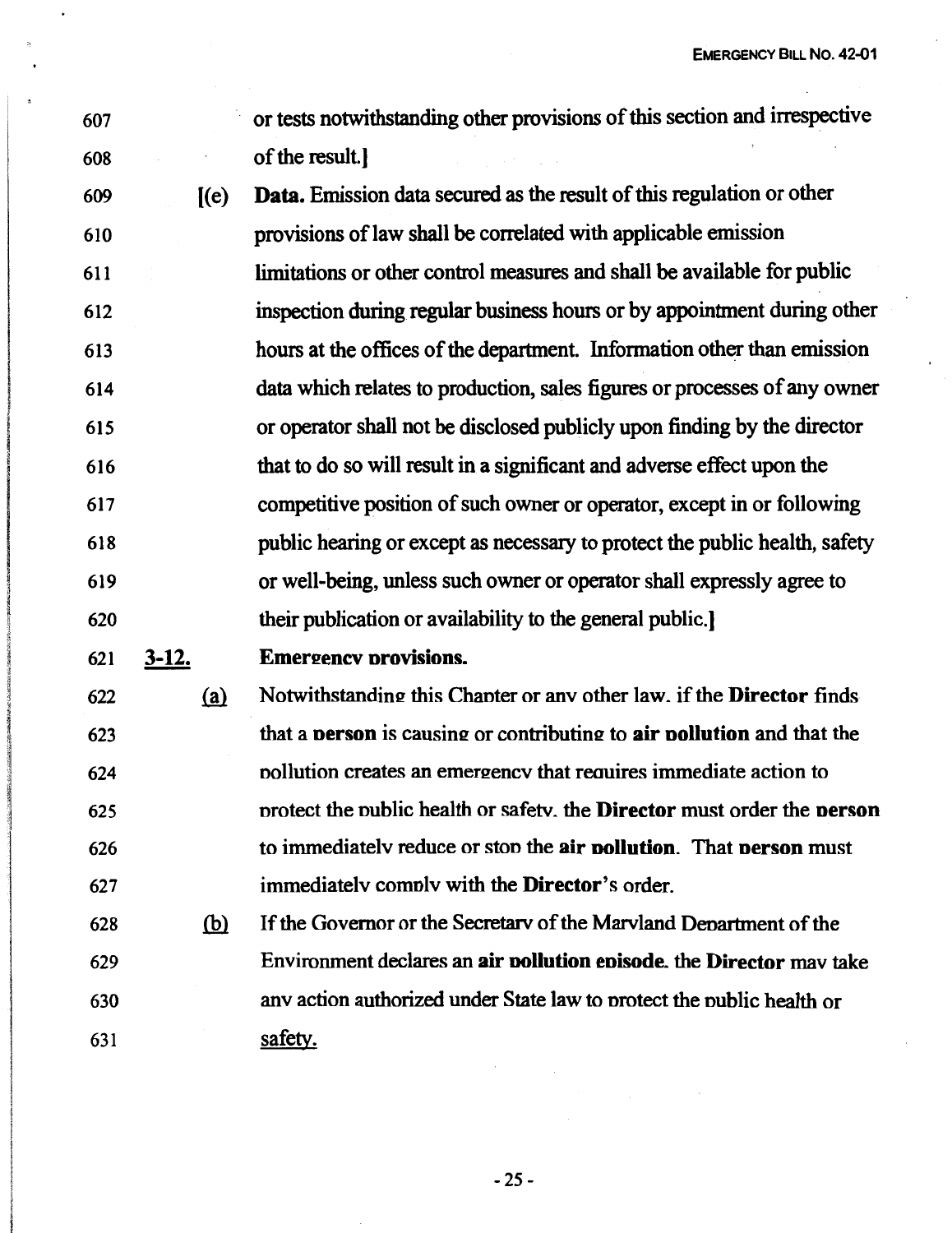, .

#### 632 **(3-13. Circumvention and right of entry.]**

- 633 [(a} No person shall build, erect, install or use any article, machine, 634 635 636 637 638 equipment or other contrivance, the sole purpose of which is to dilute or conceal an emission without resulting in a reduction in the total emission of air pollutants nor shall a person do any noncorrective thing nor commit any noncorrective act with the intent to distort test emission results.]
- 639 ((b) Any person who in any manner hinders, obstructs, delays, resists, 640 prevents or in any manner interferes or attempts to interfere with the 641 department or its representatives in the performance of any duty or shall 642 643 644 645 646 647 648 649 650 refuse to permit the department or its representative to perform their duty by refusing them entrance at reasonable hours to any premises in which the provisions of the chapter are being violated or are suspected by the director of being violated or refuse to pennit testing or pennit the inspection or examination of such premises for the purpose of enforcement of the provisions of this chapter and regulations adopted thereto shall be subject to revocation by the director of all pennits issued pursuant to this chapter to him and such other action as may be provided at law or by provisions of this Code.]

651 ((c) (1) For the purpose of developing or assisting in the development of 652 any implementation plan, standard of perfonnance, emission 653 standard or the enforcement of any regulation contained herein, 654 each supplier of residual and distillate fuel oil in the county is *655* hereby required to file an annual report with the director, which 656 657 report is due on July I of each year, listing all customers of that supplier and showing therewith the fuel types, grades and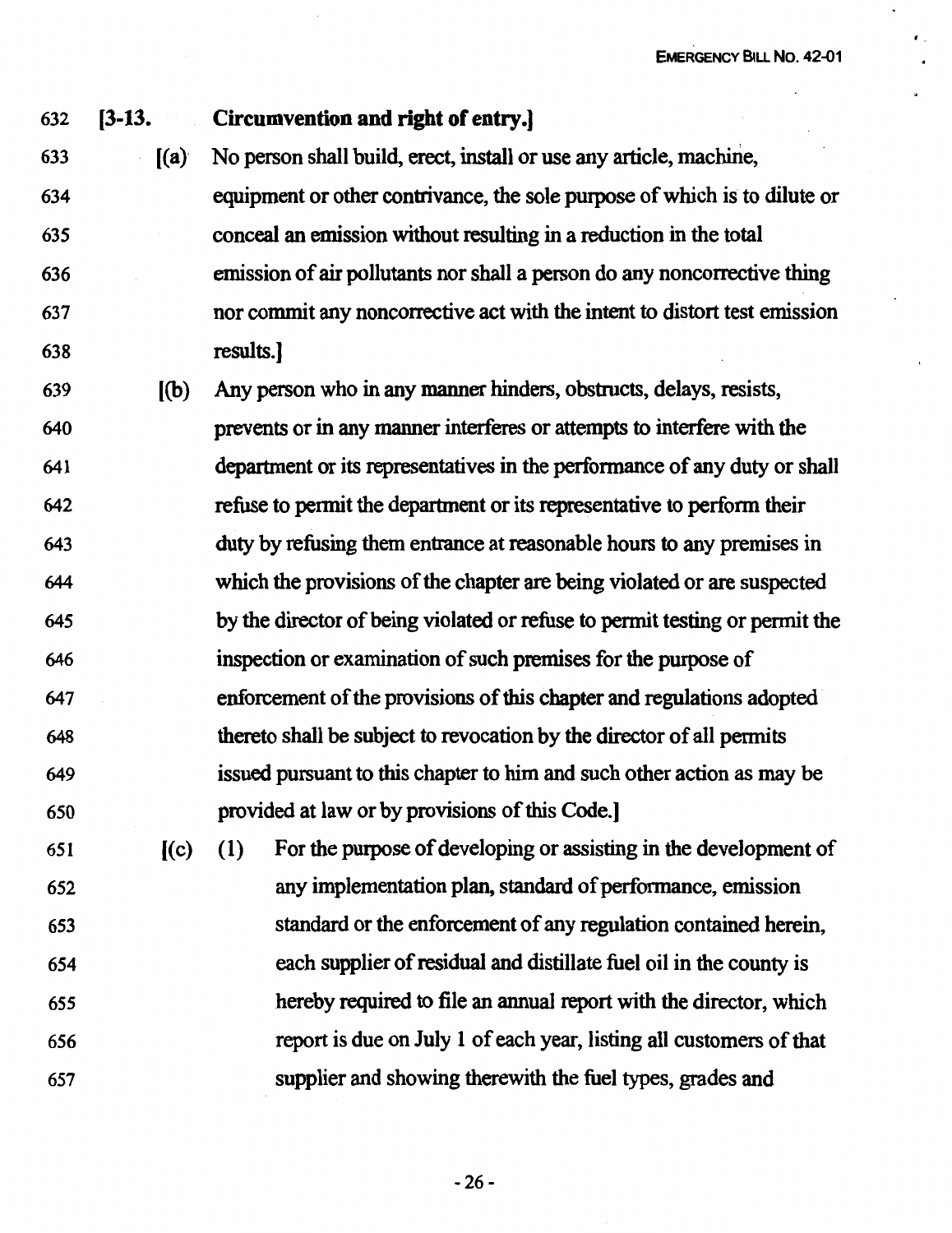**EMERGENCY BILL No. 42-01** 

| 658 |              | quantities purchased or consumed by each customer thereof                           |
|-----|--------------|-------------------------------------------------------------------------------------|
| 659 |              | during the twelve (12) months immediately preceding.                                |
| 660 |              | The director is hereby authorized to waive the requirements of<br>(2)               |
| 661 |              | the foregoing subsection as to any supplier or suppliers upon                       |
| 662 |              | written agreement by that supplier that it will, within ten (10)                    |
| 663 |              | days of receipt of a written request by the director, furnish such                  |
| 664 |              | information as set forth in the preceding section as he deems                       |
| 665 |              | necessary. All information obtained under this or the preceding                     |
| 666 |              | section shall be entitled to protection as trade secrets and the                    |
| 667 |              | department shall keep such information confidential.                                |
| 668 | <u>3-13.</u> | <b>Enforcement and Penalties.</b>                                                   |
| 669 | (a)          | The <b>Director</b> may enter a non-residential site during normal business         |
| 670 |              | hours or at any other reasonable time to inspect, investigate, or monitor           |
| 671 |              | activities subject to this Chapter. If the <b>person</b> in charge of the site does |
| 672 |              | not consent to an entry by the Director, the Director must obtain an                |
| 673 |              | administrative search warrant from a court by satisfying reasonable                 |
| 674 |              | statutory or administrative standards for conducting an inspection.                 |
| 675 | <u>(b)</u>   | The Director may, with the consent of the owner or occupant, enter a                |
| 676 |              | private dwelling at any reasonable time to inspect, investigate, or                 |
| 677 |              | monitor activities subject to this Chapter. If the owner or occupant of             |
| 678 |              | the residence does not consent to an entry by the Director, the Director            |
| 679 |              | may obtain an administrative search warrant from a court by showing                 |
| 680 |              | that reasonable legislative or administrative standards for conducting an           |
| 681 |              | area inspection have been satisfied.                                                |
| 682 | (c)          | A <b>person</b> must not hinder, prevent, or unreasonably refuse to permit a        |
| 683 |              | lawful inspection, investigation, or monitoring under this Chapter.                 |

"

 $\ddot{\phantom{a}}$ 

-27 -

 $\mathbb{R}^2$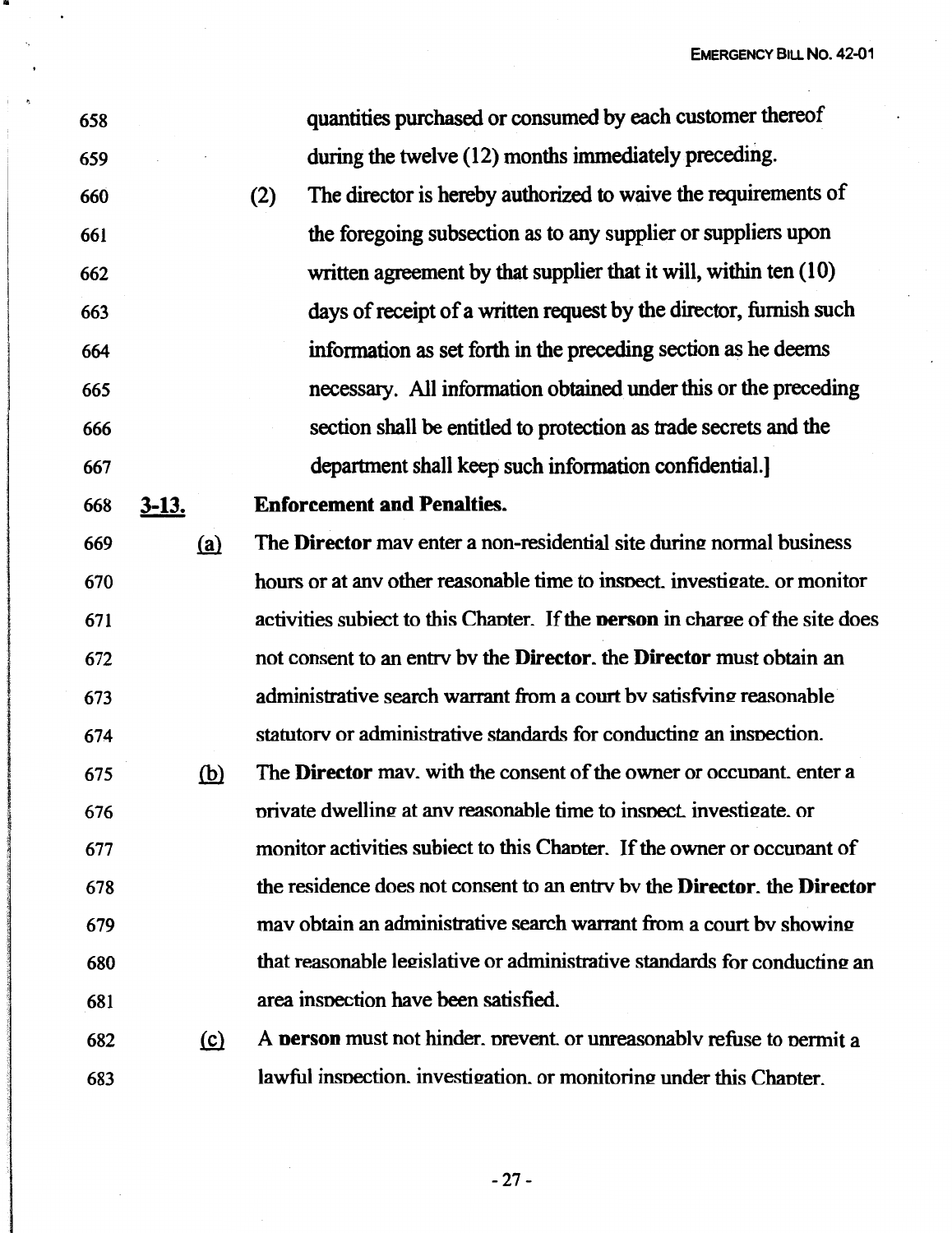684 @ The **Director.** the Fire Administrator. or the Administrator's desimee 685 mav issue a notice of violation. corrective order. ston-work order. or 686 civil citation to anv **nerson** who causes or allows a violation of this 687 Chanter.

- 688 tii} A **nerson** who causes or allows a violation of this Chanter must submit 689 a **nlan for comnliance** if reauired under a notice of violation or 690 691 692 corrective order. The **nlan ([for comnliancel]** must include a schedule to correct the violation. The **Director** must annrove [(any]] or disan prove the **plan [[for compliance]]** and any amendment to an 693 annroved **nlan.**
- 694 ill The **Director** mav issue a ston-work order to anv **nerson** who violates  $695$  this Chanter in connection with an activity conducted under a building 696 697 **nermit** issued under Chanter 8 or a sediment control **nermit** issued under Chanter 19.
- 698  $\left( \rho \right)$  Any violation of this Chapter is a Class A violation. Each dav a 699 violation continues is a senarate offense.
- 700 ® In addition to anv other remedv allowed bv law. the **Denartment** mav 701 702 seek injunctive or other appropriate judicial relief to prevent or stop a violation of this Chanter.
- 703 **[3-14. Emergency provisions.)**
- 704 [(a) Notwithstanding the provisions of this chapter or any other provision of 705 706 707 708 709 law, if the director finds that any person is causing or contributing to air pollution and that such pollution creates an emergency which requires immediate action to protect the public health or safety, he shall order such person to reduce or discontinue immediately the air pollution and such order shall be complied with immediately.]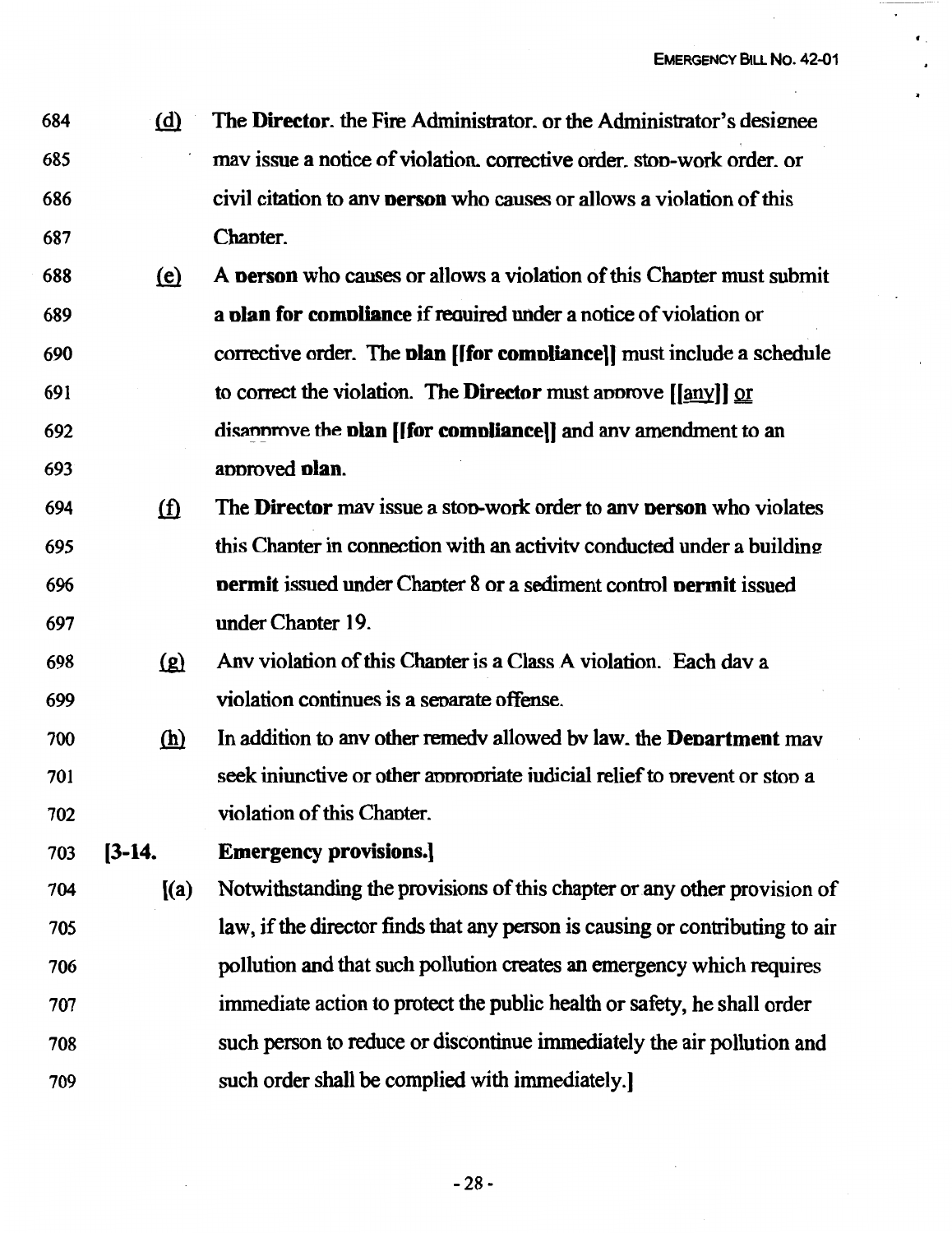710 [(b) 711 712 713 714 Whenever an air pollution episode is declared by the secretary of the state department of health and mental hygiene or the governor, the director shall have the authority to take such action as prescribed under state regulations governing the control of air pollution or as necessary to protect the public health or safety.)

715 **3-14. Anneals.** 

 $716$  (a) 717 718 719 720 721 A **person** aggrieved by an action taken or an order issued under this Chanter may seek reconsideration by filing a written request with the **Director** within 10 days after the action or order. The request must state the date and nature of the action or order, the remedy requested, and why the **Director** should grant the request. Within 10 days after receivino the reauest\_ the **Direetnr** must:

722 723  $\delta$  issue a written decision on the request for reconsideration if the **Director finds no material facts in dispute: or** 

724 725 726 727 728  $(2)$  notify the **nerson** in writing of any material facts in dispute and:  $(A)$  establish a deadline of not more than 30 additional davs for the **Denartment** to resolve the dimute and the **Direetnr** to issue a written decision on the request for reconsideration: .QI

- 729 730  $(B)$  refer the matter to a hearing officer under Article I of Chanter<sub>2A</sub>
- $731$  (b) 732 733 A request for reconsideration does not stay the action or order unless the **Director** grants a stav. The **Director's** decision on a request for reconsideration is a final decision\_
- 734 (c) 735 736 A nerson aggrieved hv a final decision of the **Director** under this Chanter may [[and]] anneal the action or order under [[the nrocedures in Article I of Chanter 2A. A reauest for reconsideration does not stav the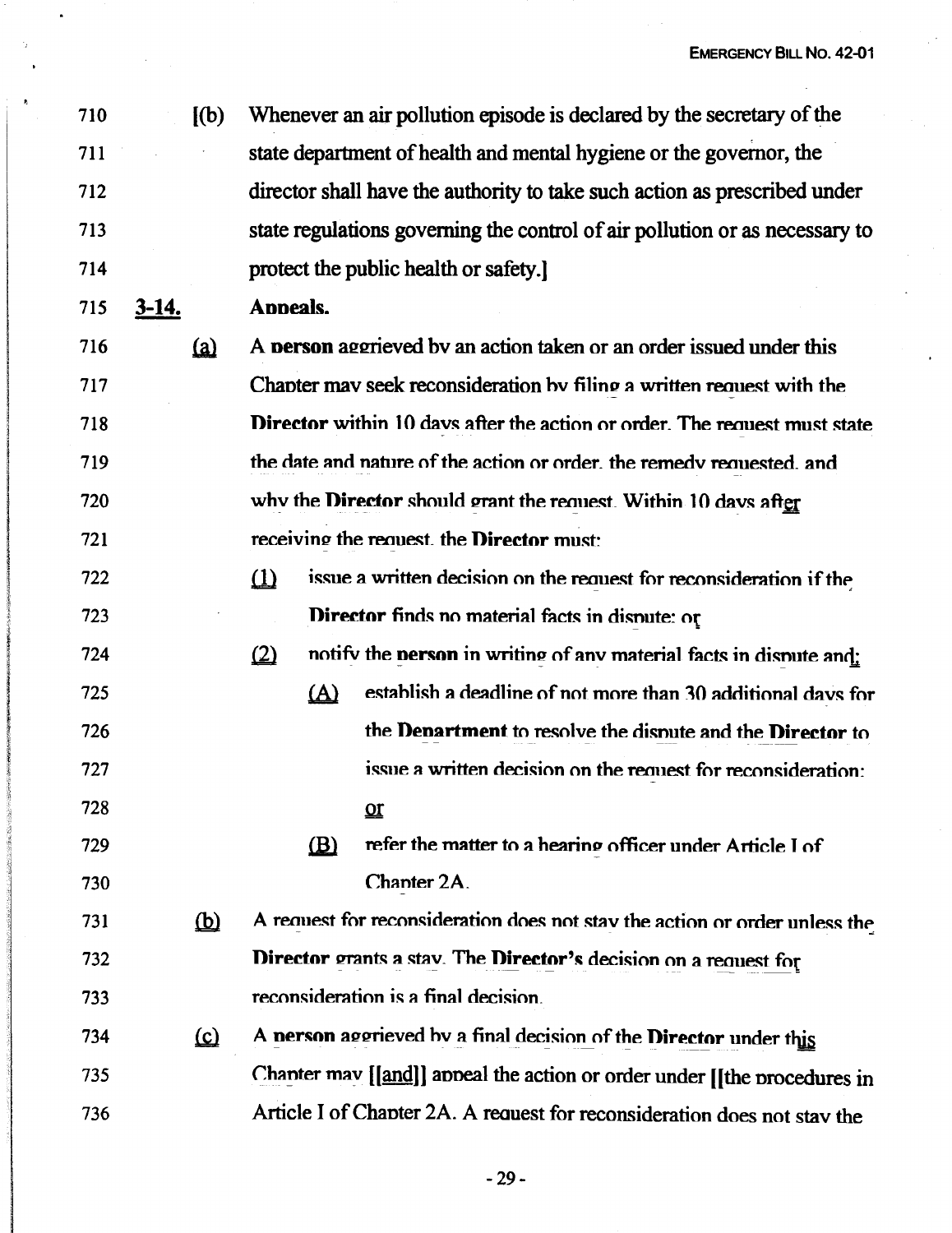•-

737 738 action or order unless the **Director** or other decision maker grants a stay.]] Section 2A-11

739 **(3-15. Prima facie evidence of unlawful emissions.]** 

740 (In any hearing of the district court for the county or any court of competent 741 jurisdiction, the fact of operation without a valid pennit, together with testimony as to 742 ownership or responsibility from the records of the department shall be prima facie 743 evidence of unlawful emissions and that the equipment for which the pennit is not in <sup>744</sup>effect is being operated in violation of the provisions of this chapter and regulations 745 enacted pursuant thereto.]

746 **(3-16. Appeals.]** 

747 (Any person aggrieved by an order issued under this Chapter may appeal 748 within 10 days from such order to the County Board of Appeals under Section 2- 749 112(a). Such appeal does not stay execution of the order more than 10 days, unless 750 the Board of Appeals grants a stay upon application of the person filing the appeal.]

751 **(3-17. Violations, penalties and liabilities.]** 

752 (Failure to comply with any provision of this chapter shall constitute a class A 753 violation as set forth in section 1-19 of chapter 1 of the County Code.]

754 **Sec. 2. Transition.** 

755 Until superseded, an Executive Regulation issued under Chapter 3 before the 756 effective date of this Act remains in effect to the extent the regulation is consistent 757 with this Act. This Act does not apply to a violation of Chapter 3 that occurred 7 58 before this Act took effect.

### 759 **Sec. 3. Emergency Effective Date**

760 The Council declares that an emergency exists and that this legislation is  $761$  necessary for the immediate protection of the public health and safety. This Act 762 takes effect on the date on which it hecomes Jaw\_